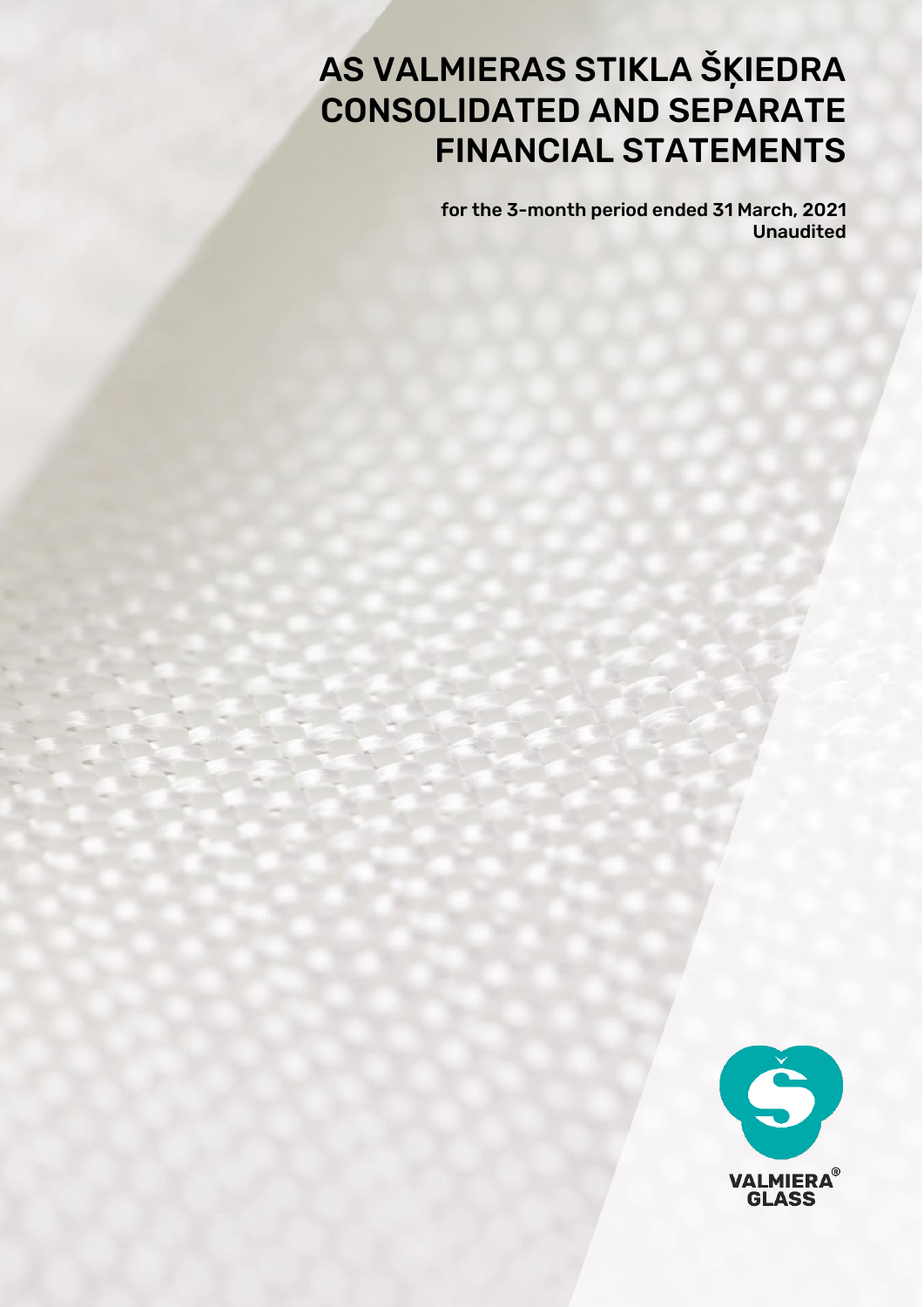# **CRAFTING<br>THE IMPOSSIBLE THE IMPOSSIBLE**

PREPARED IN ACCORDANCE WITH INTERNATIONAL FINANCIAL REPORTING STANDARDS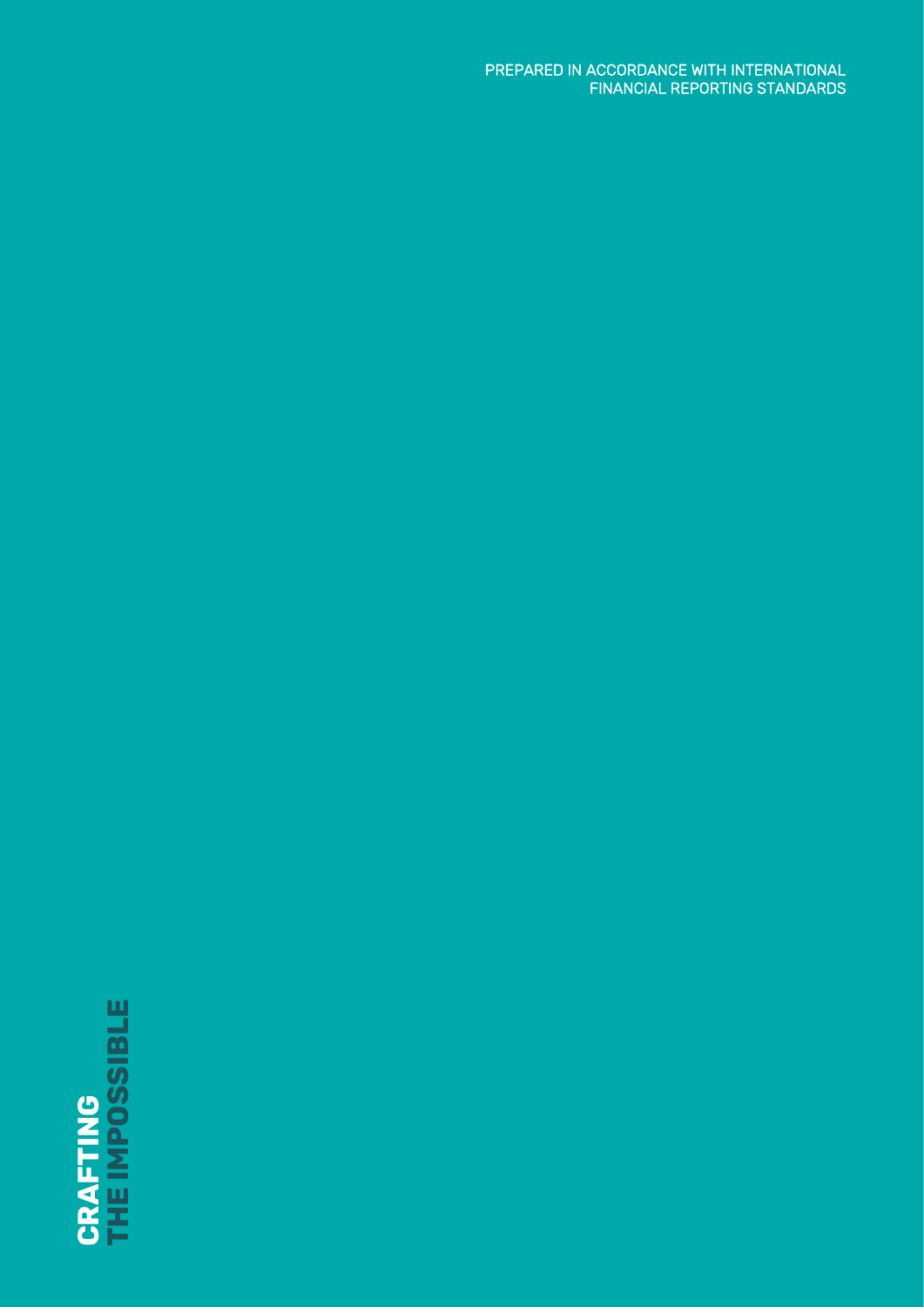#### **AS VALMIERAS STIKLA ŠĶIEDRA TABLE OF CONTENTS**

|                                                 | <b>PAGE</b> |
|-------------------------------------------------|-------------|
| <b>GENERAL INFORMATION</b>                      | 4           |
| MANAGEMENT REPORT                               | 5           |
| <b>STATEMENT OF MANAGEMENT RESPONSIBILITIES</b> | 11          |
| <b>FINANCIAL STATEMENTS:</b>                    |             |
| <b>STATEMENT OF FINANCIAL POSITION</b>          | 12          |
| <b>STATEMENT OF PROFIT AND LOSS</b>             | 15          |
| <b>STATEMENT OF CHANGES IN EQUITY</b>           | 18          |
| <b>STATEMENT OF CASH FLOWS</b>                  | 19          |
| <b>NOTES TO THE FINANCIAL STATEMENTS</b>        | 20          |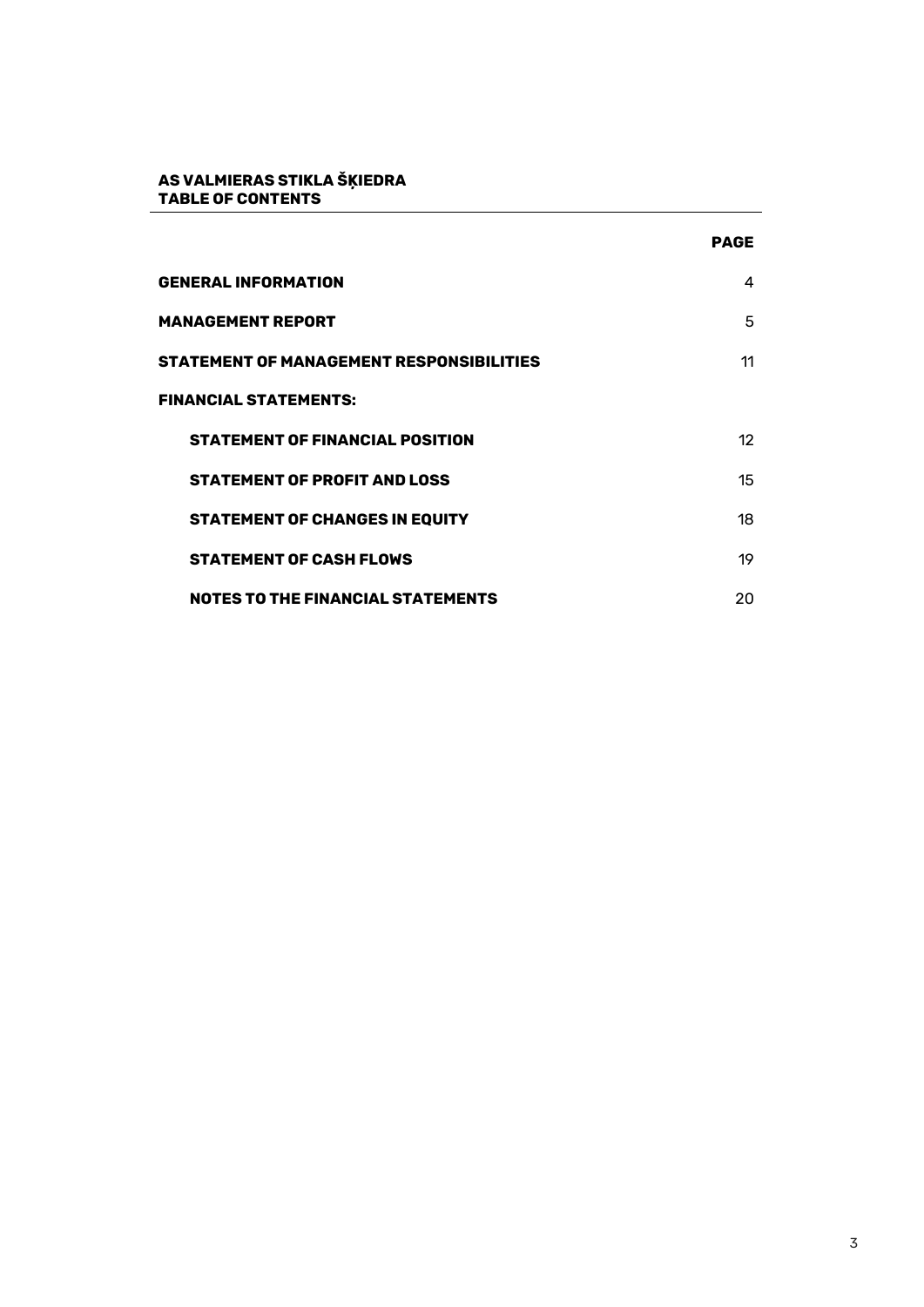#### **AS VALMIERAS STIKLA ŠĶIEDRA GENERAL INFORMATION**

| NAME OF THE PARENT COMPANY     | VALMIERAS STIKLA ŠĶIEDRA                                                                                                                                                                                                                                                                                                                                                                         |
|--------------------------------|--------------------------------------------------------------------------------------------------------------------------------------------------------------------------------------------------------------------------------------------------------------------------------------------------------------------------------------------------------------------------------------------------|
| <b>LEGAL STATUS</b>            | Joint stock company                                                                                                                                                                                                                                                                                                                                                                              |
| REGISTRATION NUMBER. PLACE AND | No. 40003031676                                                                                                                                                                                                                                                                                                                                                                                  |
| DATE                           | Riga, 30 September 1991                                                                                                                                                                                                                                                                                                                                                                          |
| <b>TYPE OF BUSINESS</b>        | Production of glass fibre products                                                                                                                                                                                                                                                                                                                                                               |
| <b>ADDRESS</b>                 | 13 Cempu Street, Valmiera, LV- 4201, Latvia                                                                                                                                                                                                                                                                                                                                                      |
| <b>SUBSIDIARIES</b>            | <b>VALMIERA GLASS UK Ltd</b><br>Reg. No 2189095 (100%)<br>Sherborne, Dorset DT9 3RB<br>United Kingdom                                                                                                                                                                                                                                                                                            |
|                                | P-D VALMIERA GLASS USA Corporation<br>Reg. No 14036662 (52.21%)<br>168 Willie Paul Parkway,<br>Dublin, GA 31021,<br>United States of America<br>(dissolved on 15.02.2021)                                                                                                                                                                                                                        |
|                                | <b>VALMIERA GLASS USA Trading Corporation</b><br>Reg. No 14036664 (100%)<br>168 Willie Paulk Parkway,<br>Dublin, GA 31021,<br>United States of America<br>(dissolved on 11.02.2021)                                                                                                                                                                                                              |
| THF BOARD                      | Chairman of the Board:<br>Stefan Jugel                                                                                                                                                                                                                                                                                                                                                           |
|                                | Members of the Board:<br><b>Girts Vēveris</b><br>Ingo Bleier<br>Mārtiņš Blaus (from 30.05.2021)                                                                                                                                                                                                                                                                                                  |
| THE COUNCIL                    | Chairman of the Council:<br>Peter John Bentley (from 29.03.2021)<br>Stefan Alexander Preiss-Daimler (until 29.03.2021)<br>Members of the Council:<br>Stefan Alexander Preiss-Daimler (from 29.03.2021)<br>Ian Jeffrey Burgess (from 29.03.2021)<br>Alvaro Luis Esteban Belzuz (from 29.03.2021)<br>Andris Oskars Brutāns<br>Ainārs Ozols (until 29.03.2021)<br>Theis Klauberg (until 29.03.2021) |
| <b>REPORTING PERIOD</b>        | 1 January 2021 - 31 March 2021                                                                                                                                                                                                                                                                                                                                                                   |
| <b>REPORTING YEAR</b>          | 1 January 2021 - 31 December 2021                                                                                                                                                                                                                                                                                                                                                                |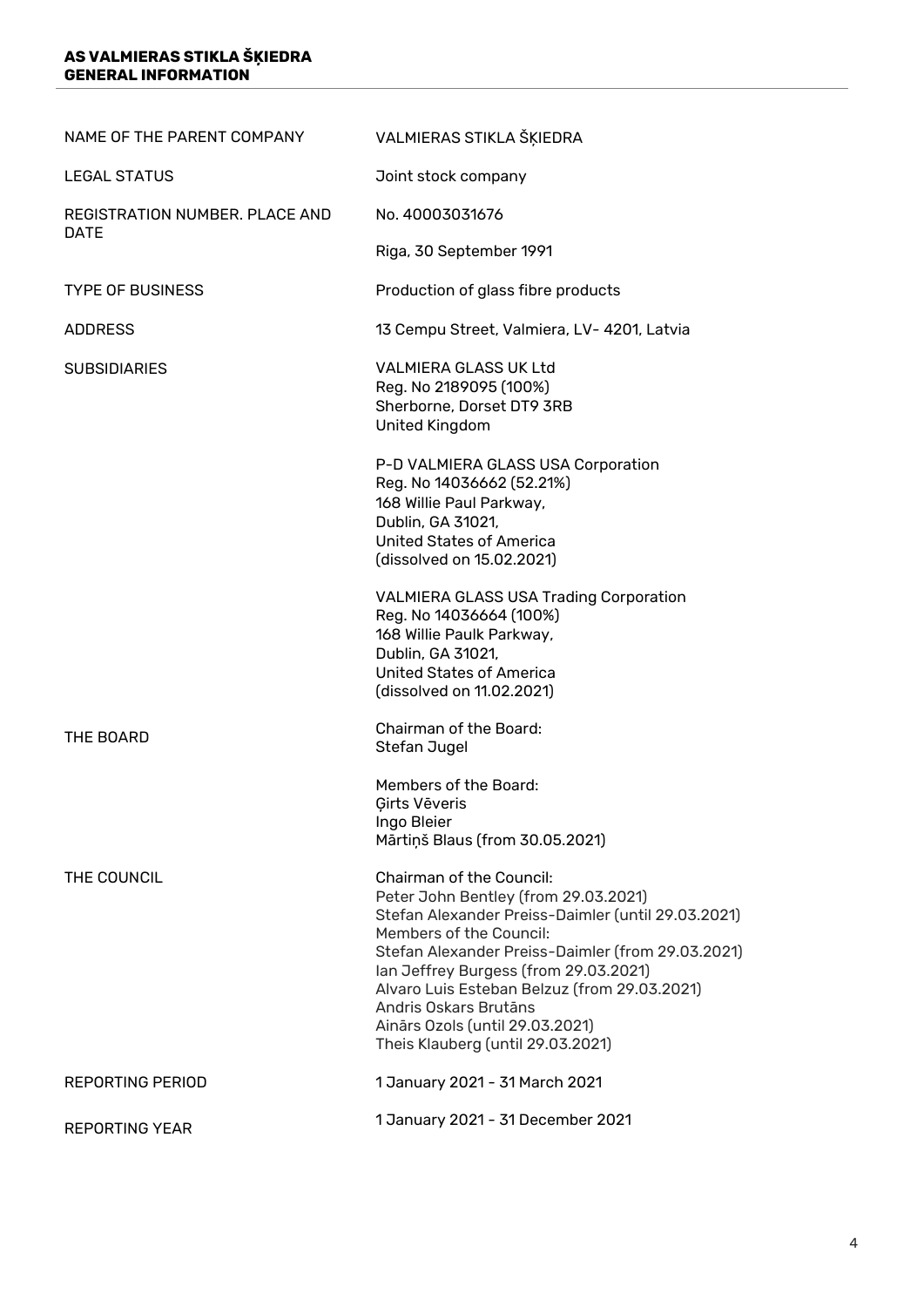### **AS VALMIERAS STIKLA ŠĶIEDRA MANAGEMENT REPORT**

#### **PROFILE OF GROUP'S COMPANIES**

AS VALMIERAS STIKLA ŠĶIEDRA and its subsidiary (hereinafter –the GROUP) is one of the leading glass fibre manufacturers in Europe with more than 55 years of experience in the production of glass fibre. The GROUP's core business areas are glass fibre research, glass fibre product development, production and trade.

During the reporting period the GROUP consisted of its parent company AS VALMIERAS STIKLA ŠĶIEDRA (hereinafter –the Company) and its subsidiary VALMIERA GLASS UK Ltd. (hereinafter – the UK Subsidiary) in the United Kingdom. As at 1 January 2021, the Company's both former subsidiaries in the Unites States of America were in liquidation process and could be considered dormant. P-D VALMIERA GLASS USA Corp. and VALMIERA GLASS USA Trading Corp. were officially dissolved on 15 February 2021 and 11 February 2021, respectively.

The GROUP is the only group in the world with a vertically integrated structure and a wide range of glass fibre products for the thermal insulation market, with a temperature resistance up to 1250°C.

The Company specializes in manufacturing glass fibre and glass fibre products using three different types of glass: E-glass with a temperature resistance of 600+°C, HR-glass with a temperature resistance of 800+°C and  $SiO<sub>2</sub>$ -glass with a temperature resistance of 1000+°C. The glass fibre production of the Company is used for further processing in technical (electrical, thermal and acoustic) insulation materials and as finished materials in mechanical engineering, construction and elsewhere. The UK Subsidiary produces glass fibre products for the aviation industry, thermal insulation applications and architecture.

On 28 October 2020 the Company's controlling shareholders and Duke I S.à r.l. signed a share sale and purchase agreement on sale and purchase of 83.14% of the Company's shares. On 18 February 2021 the agreement was executed, and Duke I S.à r.l. acquired 19 872 715 shares of the Company. In addition, as part of the share sale and purchase agreement, a number of other agreements between the Company, Duke I, the Company's Lenders SEB Banka and Danske Bank, and various entities related to P-D Group, the former majority shareholders of the Company, were concluded to improve the Company's financing structure, as well as to secure additional working capital financing and fund a number of planned investment projects. These agreements took effect and entered into legal force upon the share sales and purchase agreement completion date on 18 February 2021.

#### **EMPLOYEES**

In the first three months of 2021 the GROUP employed on average 1,260 employees, of which 1,142 were employed by the Company and 118 were employed by the UK subsidiary.

#### **QUALITY MANAGEMENT**

All the companies of the GROUP operate in accordance with the Quality Management System Standard ISO 9001:2015. The Company additionally is certified in accordance with the requirements of Energy Management Standard ISO 50001:2012 and Environment Management Standard ISO 14001:2015.

#### **MARKETS AND PRODUCTS**

In the first three months of 2021, products manufactured by VALMIERAS STIKLA ŠĶIEDRA AS, the parent company of the GROUP, were exported to 43 countries across the world with the export share of 97%. The key sales markets of the GROUP in the reporting period were as follows: 76% of the total output was sold in the European Union & UK, 13% in North America, 2% in CIS countries and 9% in other countries such as Japan, South Korea, UAE, Australia, India, and etc.

Across product segments sales volumes slightly increased for the high-content SiO2 glass fibre fabrics, nonwoven materials and raw materials with a thermal resistance of 1000+°C. During the reporting period, the Company exceeded its budgeted sales targets. However, compared to 2020, sales of E-glass products significantly decreased mainly due to temporarily insufficient production capacity.

As of the 2<sup>nd</sup> quarter of 2020, COVID-19 pandemic negatively affected glass fibre industry leading to temporary market price reduction across most product segments of the GROUP. In the second half of 2020, gradual glass fibre market recovery could be observed. In the beginning of 2021, the GROUP revised its pricing and discount policy in order to raise the price level to the level customary in the market and to take account of the increasing purchase prices for purchased materials and chemicals.

COVID-19 led to substantial changes in the road and sea freight forwarding capacities, and related structural changes in the global glass fibre product markets. These trends benefit the European glass fibre manufacturers, and lead to positive outlook on short-and medium-term GROUP's sales forecasts.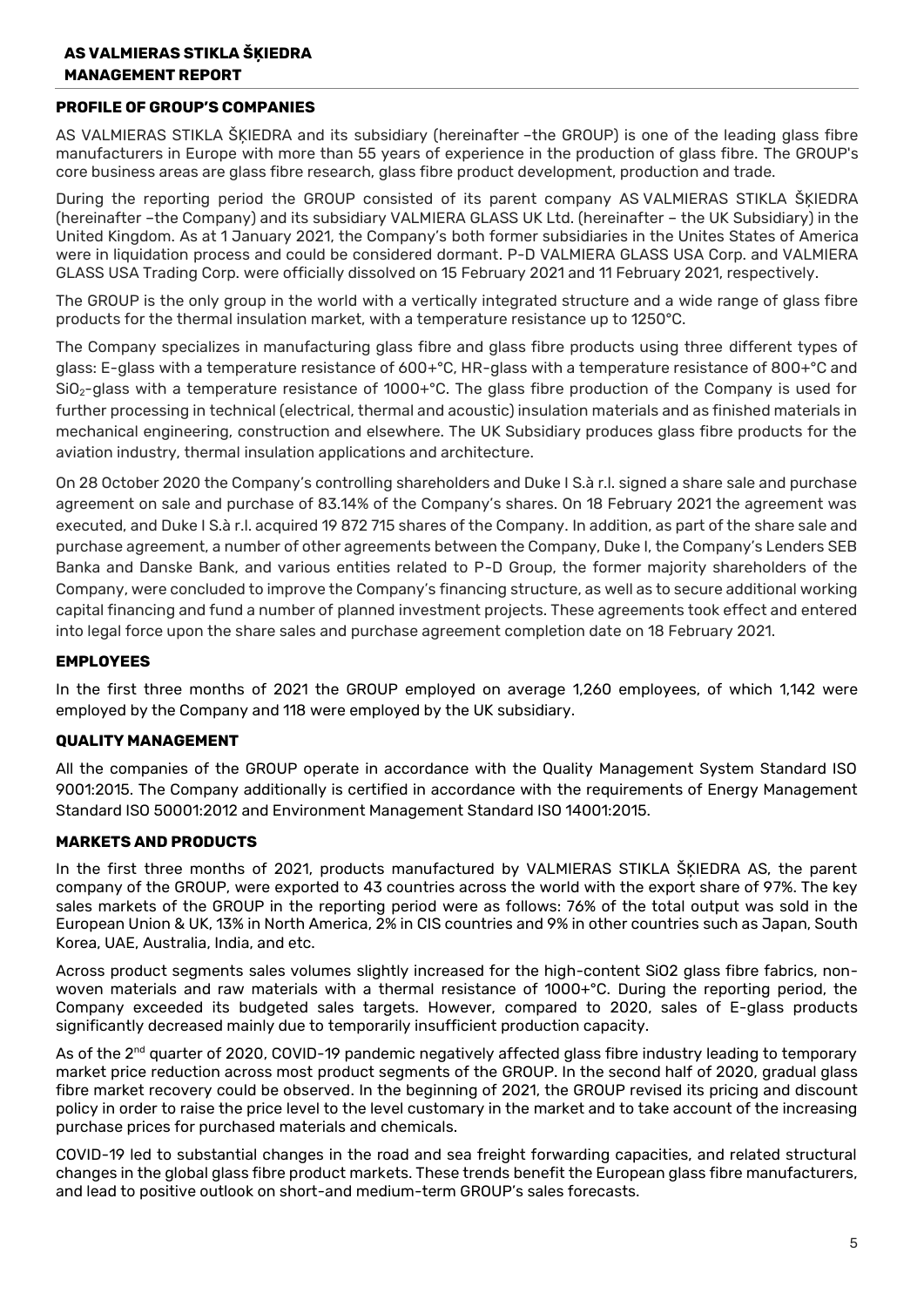#### KEY SALES MARKETS OF VALMIERA GLASS GROUP:



# **MAIN FINANCIAL INDICATORS**

| <b>TEUR</b>                                                     | <b>10 2019</b> | 10 20 20 | <b>10 2021</b> |
|-----------------------------------------------------------------|----------------|----------|----------------|
| MAIN FINANCIAL INDICATORS OF VALMIERA GLASS GROUP               |                |          |                |
| Net sales                                                       | 35836          | 32 851   | 28 4 45        |
| <b>EBITDA</b>                                                   | 168            | 5874     | 2958           |
| <b>EBIT</b>                                                     | $-2491$        | 3534     | 961            |
| Net profit/ (loss)                                              | $-2572$        | 2090     | 3 2 3 6        |
| Net profit/ (loss) attributable to the owners of the Parent     | $-107$         | 2937     | 3 2 3 6        |
| Sales growth, %                                                 | 14.7%          | $-8.3%$  | $-13.4%$       |
| EBITDA margin, %                                                | 0.5%           | 17.9%    | 10.4%          |
| EBIT margin, %                                                  | $-7.0%$        | 10.8%    | 3.4%           |
| Net profit margin, %                                            | $-7.2%$        | 6.4%     | 11.4%          |
| ROE,%                                                           | 6.3%           | $-3.5%$  | $-8.5%$        |
| ROA,%                                                           | $-2.3%$        | 2.0%     | 3.5%           |
| ROCE,%                                                          | $-5.7%$        | 14.0%    | 3.9%           |
| Current ratio                                                   | 0.75           | 0.55     | 2.49           |
| Earnings per share (EUR)                                        | $-0.0045$      | 0.1229   | 0.1354         |
| <u>MAIN FINANCIAL INDICATORS OF AS VALMIERAS STIKLA ŠKIEDRA</u> |                |          |                |
| Net sales                                                       | 26 4 8 2       | 26392    | 24829          |
| <b>EBITDA</b>                                                   | 5 1 6 1        | 5986     | 2781           |
| <b>EBIT</b>                                                     | 2 6 3 1        | 3723     | 852            |
| Net profit/ (loss)                                              | 1912           | 2 141    | 3385           |
| Sales growth, %                                                 | 5.9%           | $-0.3%$  | $-5.9%$        |
| EBITDA margin, %                                                | 19.5%          | 22.7%    | 11.2%          |
| EBIT margin, %                                                  | 9.9%           | 14.1%    | 3.4%           |
| Net profit margin, %                                            | 7.2%           | 8.1%     | 13.6%          |
| ROE,%                                                           | $-6.4%$        | $-5.7%$  | $-8.7%$        |
| ROA,%                                                           | 1.9%           | 2.1%     | 3.7%           |
| ROCE,%                                                          | 5.5%           | 9.8%     | 3.7%           |
| Current ratio                                                   | 0.66           | 0.57     | 2.05           |
| Earnings per share (EUR)                                        | 0.0800         | 0.0896   | 0.1416         |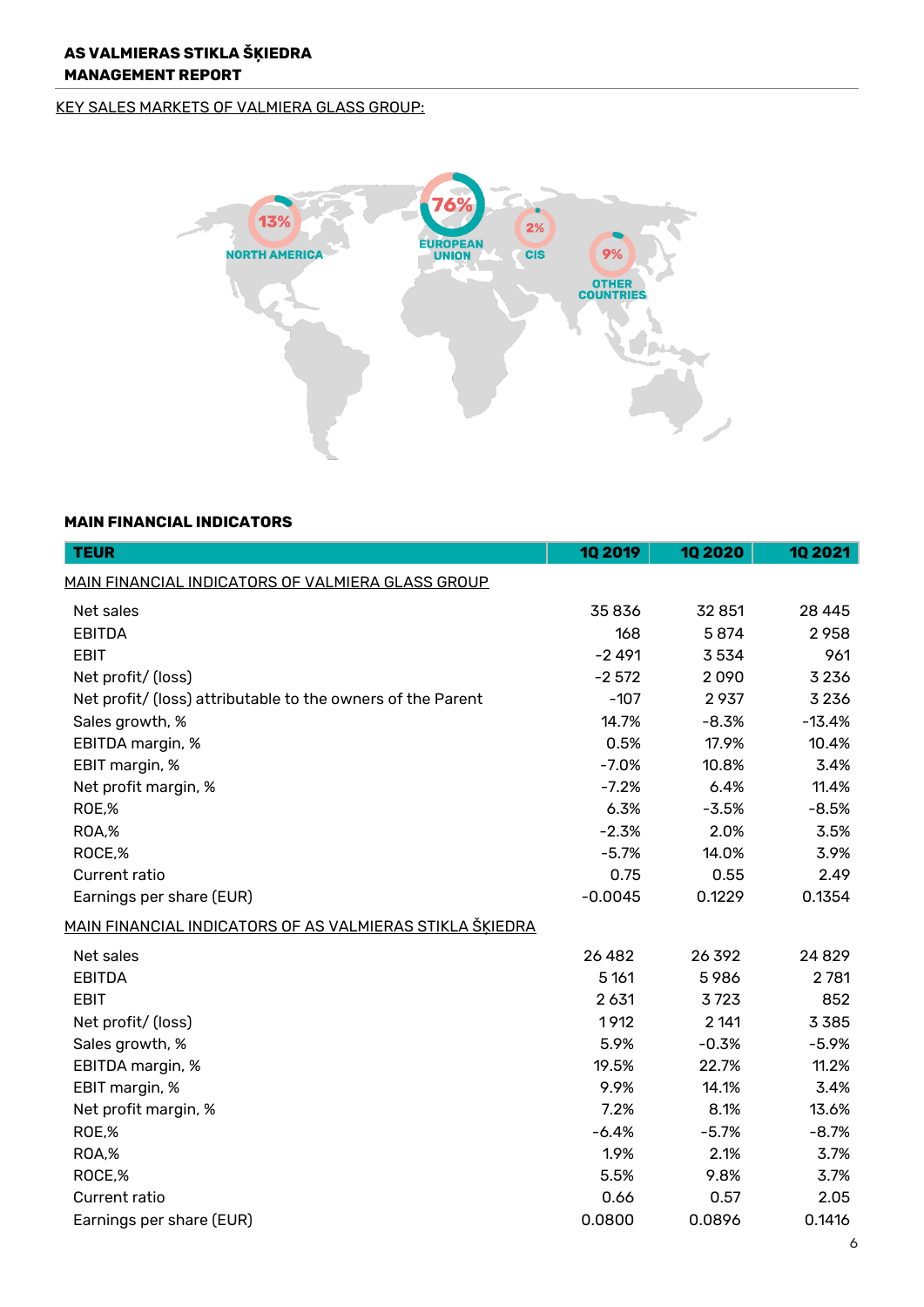# **AS VALMIERAS STIKLA ŠĶIEDRA MANAGEMENT REPORT**

| <b>Definitions of Alternative Performance Measures</b>                                                                                                                                  | <b>Formulas of APM</b>                                     |
|-----------------------------------------------------------------------------------------------------------------------------------------------------------------------------------------|------------------------------------------------------------|
| <b>EBITDA:</b> Earnings before interest, tax, depreciation and amortisation. EBITDA shows company's<br>profitability with existing assets and activities in production and sales.       | Operating profit +<br>depreciation and<br>amortisation     |
| <b>EBIT:</b> Earnings before interest and taxes. Earnings before and taxes measures the profit a company<br>generates from its operations, making it synonymous with operating profit.  | Operating profit                                           |
| <b>Net profit / (loss)</b> : The difference between the company's total revenue and expenses in a given period<br>of time.                                                              | Earnings after interest and<br>taxes (Profit for the year) |
| <b>ROA.</b> %: Indicator of how profitable a company is relative to its total assets. The indicator reflects how<br>effectively company is profiting from the use of its assets         | Net profit / Average Total<br>assets for the period        |
| <b>ROE %:</b> Measure of financial performance calculated by dividing net income by shareholders' equity. The<br>indicator reflects the effective use of equity capital by the company. | Net profit / Average Total<br>equity for the period        |
| <b>ROCE. %:</b> Measures a company's profitability and the efficiency with which its capital is used.                                                                                   | EBIT/Total assets-current<br>liabilities                   |
| <b>EBITDA margin.</b> %: Assessment of a firm's operating profitability as a percentage of its total revenue.                                                                           | EBITDA / Net sales                                         |
| <b>EBIT margin/operating profit margin. %:</b> operating earnings over operating sales.                                                                                                 | EBIT / Net sales                                           |
| Net profit margin. %: The net profit margin is equal to how much net income or profit is generated as a<br>percentage of revenue.                                                       | Net profit / Net sales                                     |
| <b>Earnings per share (EUR):</b> The portion of a company's profit allocated to each share of common stock.                                                                             | Net profit/weighted average<br>common shares outstanding   |
| <b>Current ratio:</b> The ability of a party to use current assets to settle current liabilities.                                                                                       | Current assets / Current<br>liabilities                    |

The above - described alternative performance measures ('APM') are used by GROUP's management to evaluate GROUP's performance for a particular financial period. These APM are also used to make decisions.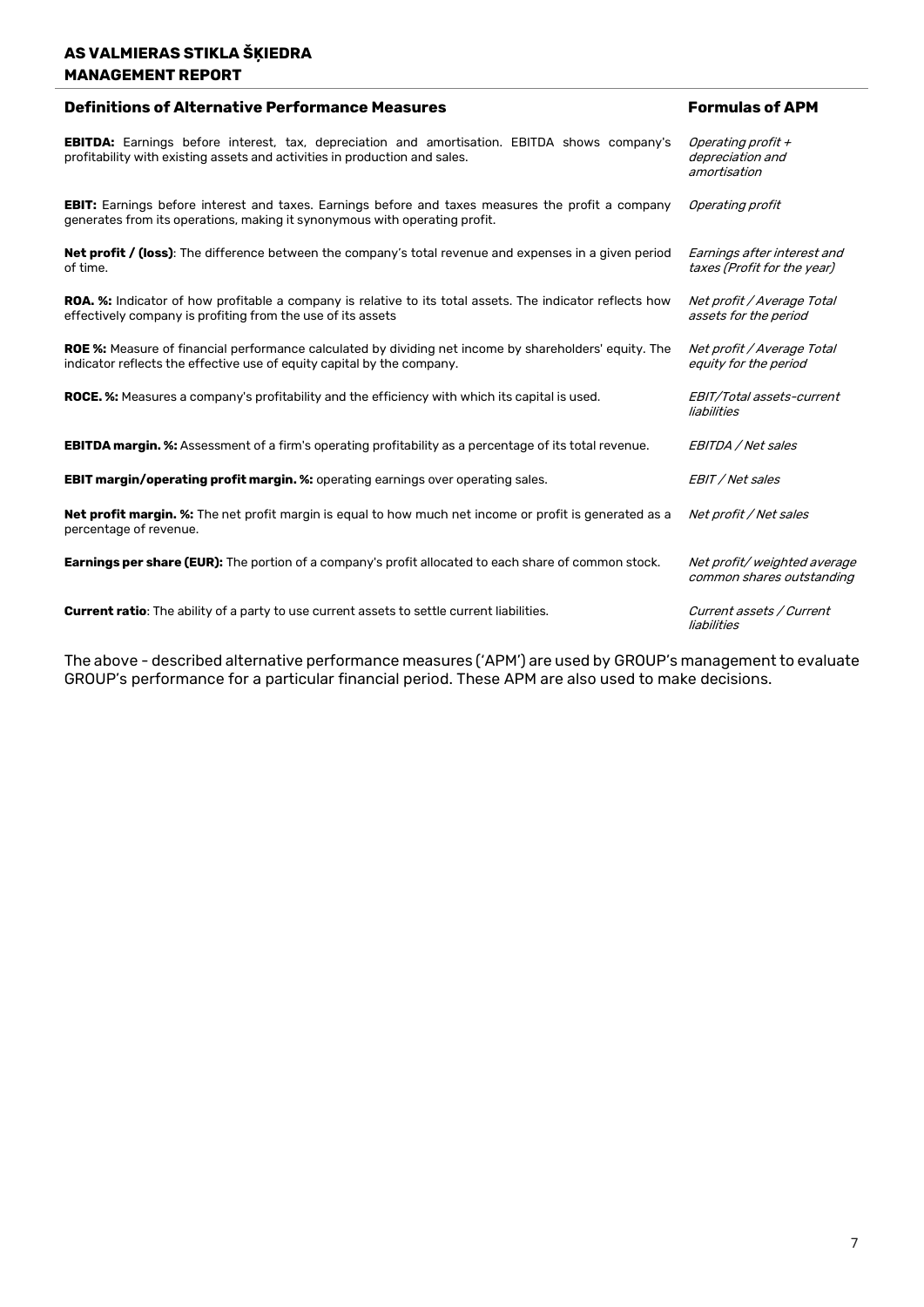#### **AS VALMIERAS STIKLA ŠĶIEDRA MANAGEMENT REPORT**

#### **STOCK MARKET**

AS VALMIERAS STIKLA ŠĶIEDRA shares are quoted on the secondary list of Nasdaq Riga stock exchange since 24 February 1997 (ISIN LV0000100485; ID: VSS1R). The number of shares in public circulation amounts to 23,903,205.

The share price decreased by 45.51% during the course of the first three months of 2021 and fluctuated within the range of EUR 0.81 (the lowest share price) to EUR 1.69 (the highest share price). During this period, the weighted average share price amounted to EUR 1.05. The share price of the first transaction at the beginning of the period was EUR 1.56, whereas the share price of the last transaction at the end of the period was EUR 0.85.

In the three months of 2021, the number of shares traded by the GROUP's Parent Company reached 205 346 and the turnover of shares amounted to EUR 219.7 thousand. During this period, 1 788 transactions were executed on the Exchange.



In the three months of 2021, the price of AS VALMIERAS STIKLA ŠĶIEDRA shares decreased by 45.51%, while the OMX Riga index value corrected by 8.34% while that of the OMX Baltic Benchmark GI by -2.25%.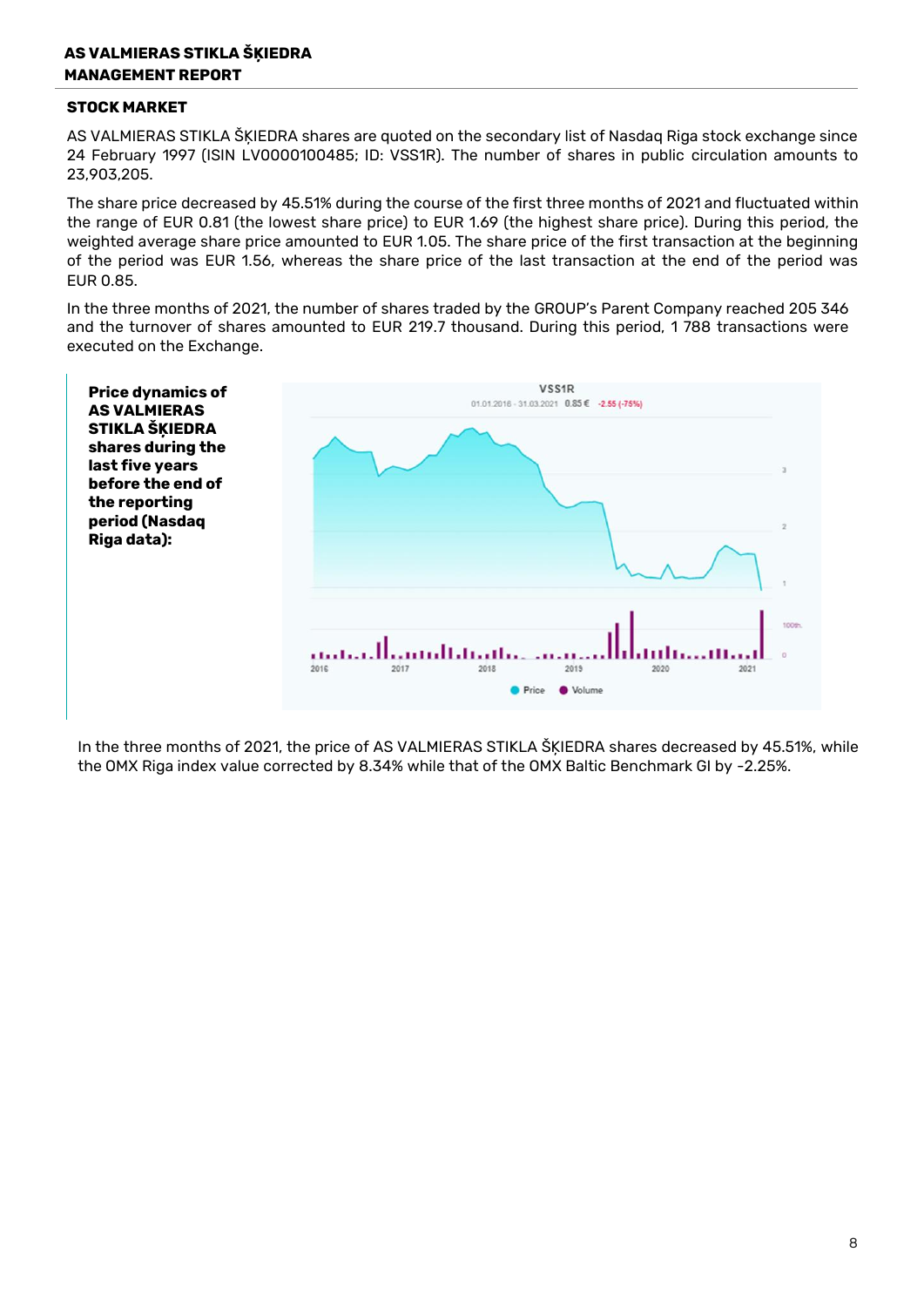**The price of AS VALMIERAS STIKLA ŠĶIEDRA shares in the 3 months of 2021 compared to OMX Baltic Benchmark GI and OMX Riga indexes (Nasdaq Riga data):**



| <b>INDEX   EQUITY</b>            | <b>OPENING VALUE</b> | <b>CLOSING VALUE</b> | <b>CHANGE %</b> |
|----------------------------------|----------------------|----------------------|-----------------|
| <b>M</b> OMX_Baltic_Benchmark_GI | 1,104.74             | 1,196.92             | $+8.34$         |
| OMX Riga_GI                      | 1,136.34             | 1,110.75             | $-2.25$         |
| VSS1R - Valmieras stikla škiedra | 1.56                 | 0.85                 | $-45.51$        |

**Trading of AS VALMIERAS STIKLA ŠĶIEDRA shares in the 3 months 2021 (Nasdaq Riga** 

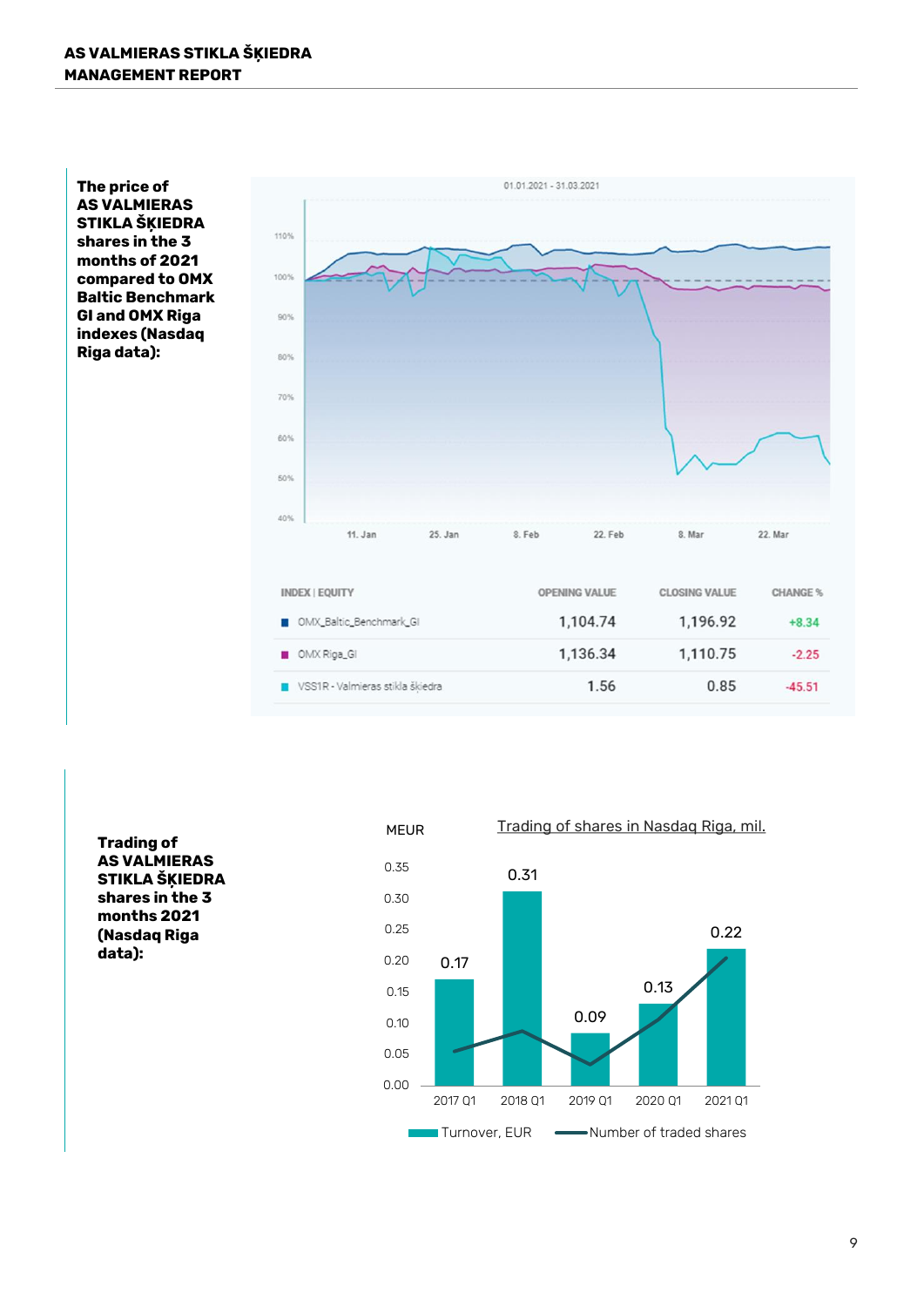#### **EVENTS AFTER THE END OF THE REPORTING PERIOD**

On March 29, 2021 the extraordinary shareholders' meeting of the Company decided to exclude all bearer shares of joint stock company "VALMIERAS STIKLA ŠĶIEDRA" from JSC "Nasdaq Riga" Baltic Second list.

By the decision of the Financial and Capital Market Commission of 13 April 2021, Duke I S.à r.l. was authorized to make a mandatory buyout offer to the shareholders of the Company pursuant to the article 66 section 4 subsections 1) and 2) of the Financial Instruments Market Law. The mandatory buyout offer was effective form the 17 April 2021 until 17 May 2021 (16:00 GMT + 2).

As a result of the mandatory buyout, the Duke I S.à r.l. owns 20,095,064 (twenty million ninety-five thousand and sixty-four) shares of the Company, representing 84.07% of the company's share capital and voting shares.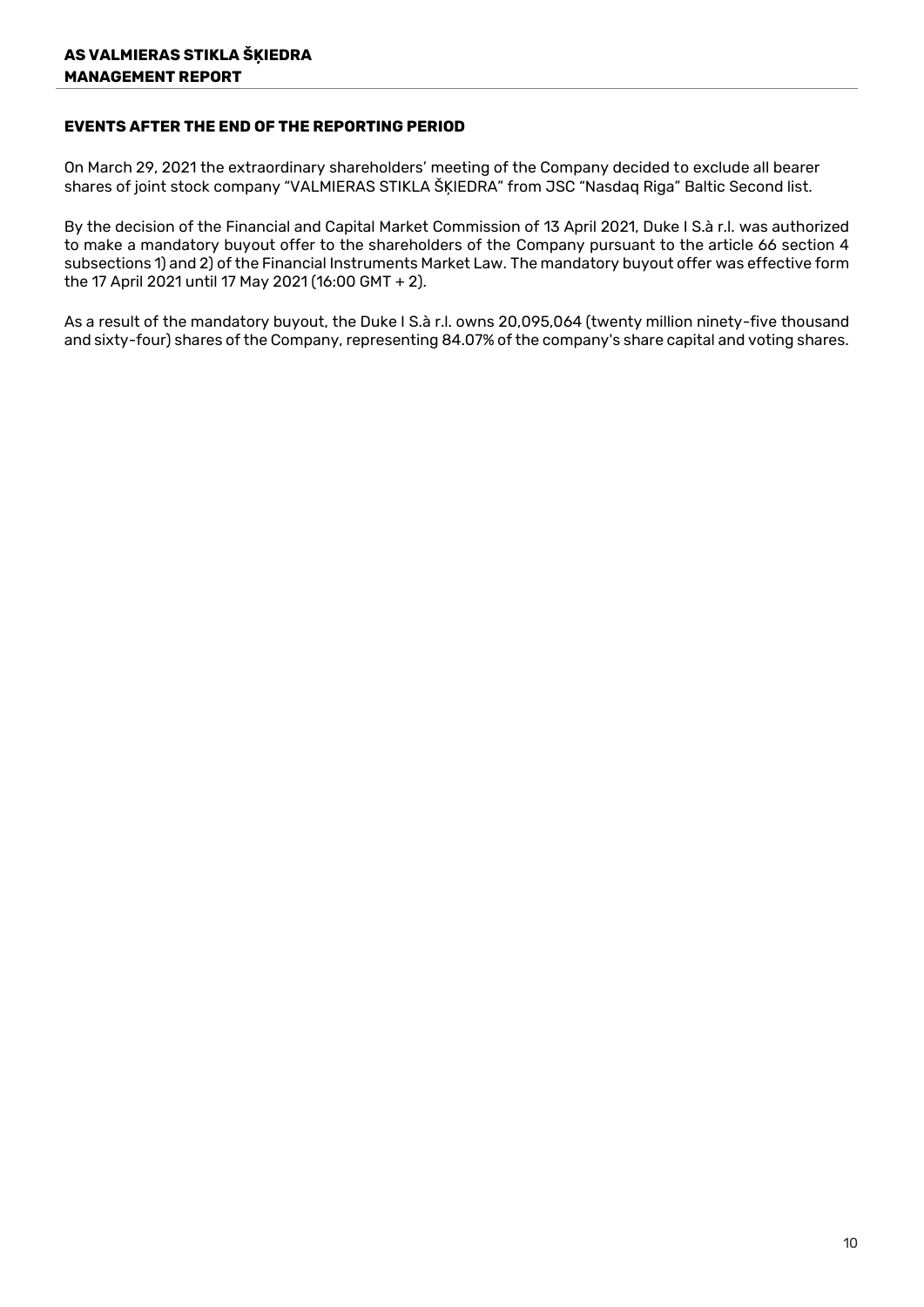# **AS VALMIERAS STIKLA ŠĶIEDRA STATEMENT OF MANAGEMENT RESPONSIBILITIES**

The management of the Company is responsible for the preparation of the financial statements of the Company and the GROUP.

The financial statements are prepared in accordance with the source documents and present fairly the financial position of the Company and the GROUP as at 31 March 2021 and the results of their operations and cash flows for the period then ended. The management confirms that appropriate accounting policies have been used and applied consistently, and reasonable and prudent judgments and estimates have been made in the preparation of the financial statements. The management also confirms that the requirements of International Financial Reporting Standards as adopted by the EU have been complied with and that the financial statements have been prepared on a going concern basis.

The management of the GROUP is also responsible for maintaining proper accounting records, for taking reasonable steps to safeguard the assets of the Company and the GROUP and to prevent fraud and fraudulent activities, and other irregularities.

On behalf of the management

Stefan Jugel Chairman of the Board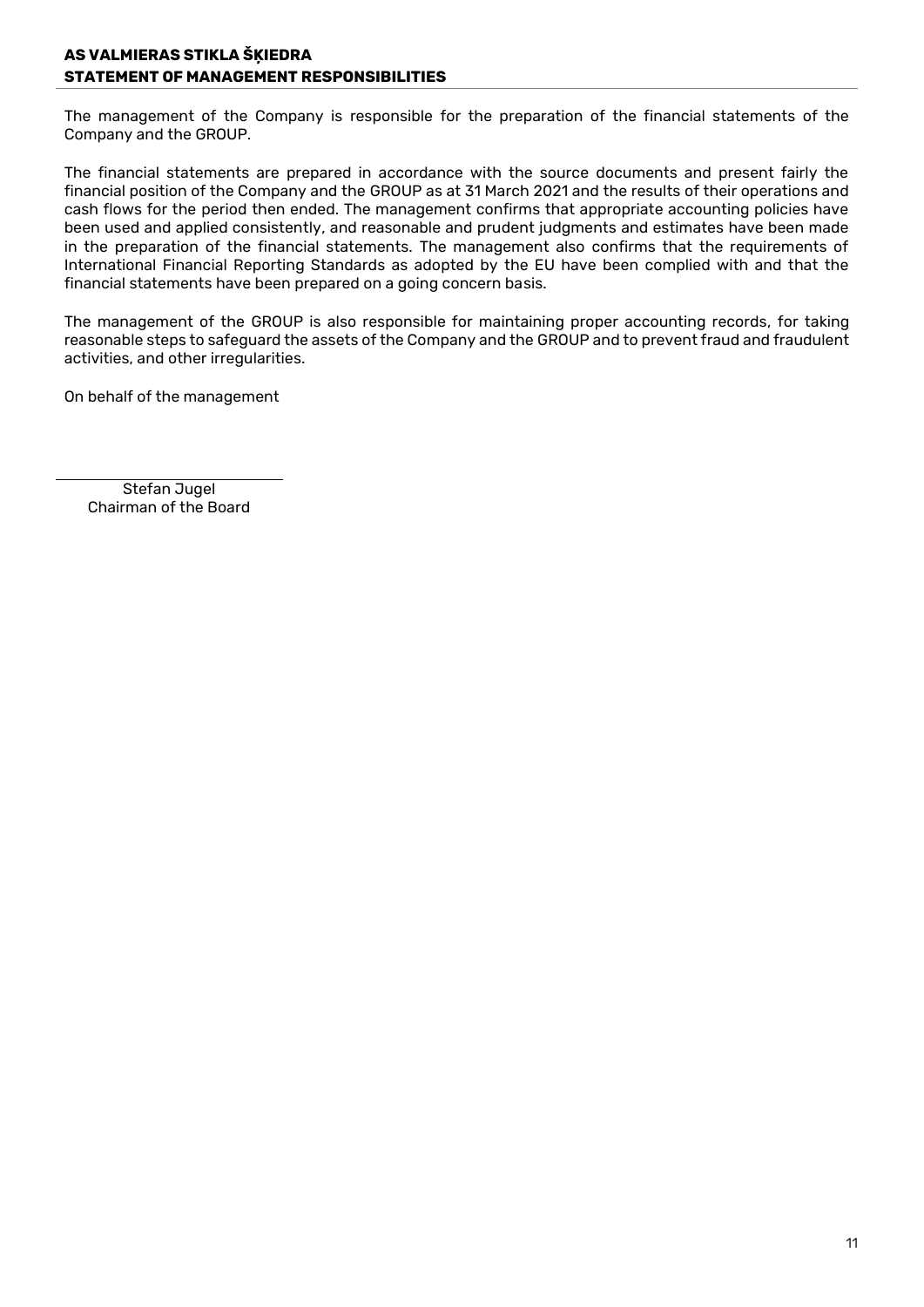#### **STATEMENT OF FINANCIAL POSITION FOR THE 3 MONTH PERIOD ENDED 31 MARCH 2021**

|                                                                          | <b>VALMIERA GLASS GROUP</b> |                         |                          |  |
|--------------------------------------------------------------------------|-----------------------------|-------------------------|--------------------------|--|
|                                                                          | 31.03.2021                  | 31.03.2020              | 31.12.2020               |  |
|                                                                          | <b>EUR</b>                  | <b>EUR</b>              | <b>EUR</b>               |  |
| <b>ASSETS</b>                                                            |                             |                         |                          |  |
| <b>NON-CURRENT ASSETS</b>                                                |                             |                         |                          |  |
| Other intangible assets                                                  | 1787418                     | 1159 097                | 1528 614                 |  |
| Goodwill                                                                 | 3844980                     | 4494092                 | 3 644 227                |  |
| Property, plant and equipment<br>Other assets                            | 47 224 471                  | 52 168 691<br>211815    | 48 239 586               |  |
| Deferred tax asset, net                                                  | 203 300                     | 1416899                 | 192 686                  |  |
|                                                                          | 53 060 169                  | 59450594                | 53 605 113               |  |
|                                                                          |                             |                         |                          |  |
| <b>CURRENT ASSETS</b>                                                    |                             |                         |                          |  |
| Inventories                                                              | 15 611 254                  | 23 852 483              | 20 190 794               |  |
| Current tax assets                                                       |                             |                         | 389 278                  |  |
| Trade receivables                                                        | 12 032 729                  | 11866713                | 5 512 208                |  |
| Amounts due from related parties<br>Other assets                         | 1914 225                    | 5 576 871               | 1018 501<br>1507203      |  |
| Cash and cash equivalents                                                | 18 763 597                  | 2085196                 | 3038076                  |  |
|                                                                          | 48 322 225                  | 43 381 263              | 31656060                 |  |
| <b>TOTAL ASSETS</b>                                                      | 101382393                   | 102831857               | 85 261 173               |  |
|                                                                          |                             |                         |                          |  |
|                                                                          |                             |                         |                          |  |
| <b>EQUITY AND LIABILITIES</b>                                            |                             |                         |                          |  |
| <b>SHAREHOLDERS' EQUITY</b>                                              |                             |                         |                          |  |
| Share capital                                                            | 33 464 487                  | 33 464 487              | 33 464 487               |  |
| Foreign currency translation reserve                                     | 727983                      | (5306096)               | (884694)                 |  |
| Other reserves                                                           | (2804357)                   | (3157882)               | (2804357)                |  |
| Retained earnings<br><b>Equity attributable to owners of the Parent</b>  | (67133493)<br>(35745380)    | (30347905)<br>(5347396) | (70369497)<br>(40594061) |  |
| Non-controlling interests                                                |                             | (54036225)              |                          |  |
| <b>Total equity</b>                                                      | (35745380)                  | (59383621)              | (40594061)               |  |
|                                                                          |                             |                         |                          |  |
| <b>LIABILITIES</b>                                                       |                             |                         |                          |  |
| <b>Non-current liabilities</b>                                           |                             |                         |                          |  |
| Loans and borrowings                                                     | 46 038 301                  | 57 188 254              |                          |  |
| Loans and borrowings from related parties                                | 61425809                    | 7432371                 | 871640                   |  |
| Trade payables<br>Payables to related parties                            | 4 111 4 5 6                 | 1295531<br>8852825      |                          |  |
| Taxes and social security contributions                                  | 676 743                     |                         | 879 047                  |  |
| Other payables                                                           | 1060 614                    | 1683398                 | 1178 379                 |  |
| Defined benefit obligation                                               | 2 951 117                   | 3 162 735               | 2974848                  |  |
| Deferred income                                                          | 1461598                     | 4 4 2 7 4 6 6           | 1556794                  |  |
|                                                                          | 117 725 638                 | 84 042 580              | 7460708                  |  |
| <b>Current liabilities</b>                                               |                             |                         |                          |  |
| Loans and borrowings                                                     | 765 416                     | 43 915 210              | 84 091 313               |  |
| Loans and borrowings from related parties<br><b>Contract liabilities</b> | 63 951<br>1182122           | 334 745                 | 11 374 970<br>1140 374   |  |
| Trade payables                                                           | 7792703                     | 19 718 763              | 7932763                  |  |
| Payables to related parties                                              |                             | 2585326                 | 4 159 502                |  |
| Taxes and social security contributions                                  | 2 170 044                   | 3 255 066               | 2422801                  |  |
| Accrued liabilities                                                      | 2555207                     | 4 257 305               | 2 2 8 2 1 7 2            |  |
| Other payables                                                           | 2063481                     | 1871687                 | 2 2 9 0 9 4 9            |  |
| Defined benefit obligation<br>Deferred income                            | 784 474<br>380785           | 997 559                 | 772 524<br>380785        |  |
| Provisions                                                               | 1643952                     | 1237237                 | 1546373                  |  |
|                                                                          | 19 402 135                  | 78 172 898              | 118 394 526              |  |
| <b>Total liabilities</b>                                                 | 137 127 773                 | 162 215 478             | 125 855 234              |  |
| <b>TOTAL EQUITY AND LIABILITIES</b>                                      | 101382393                   | 102831857               | 85 261 173               |  |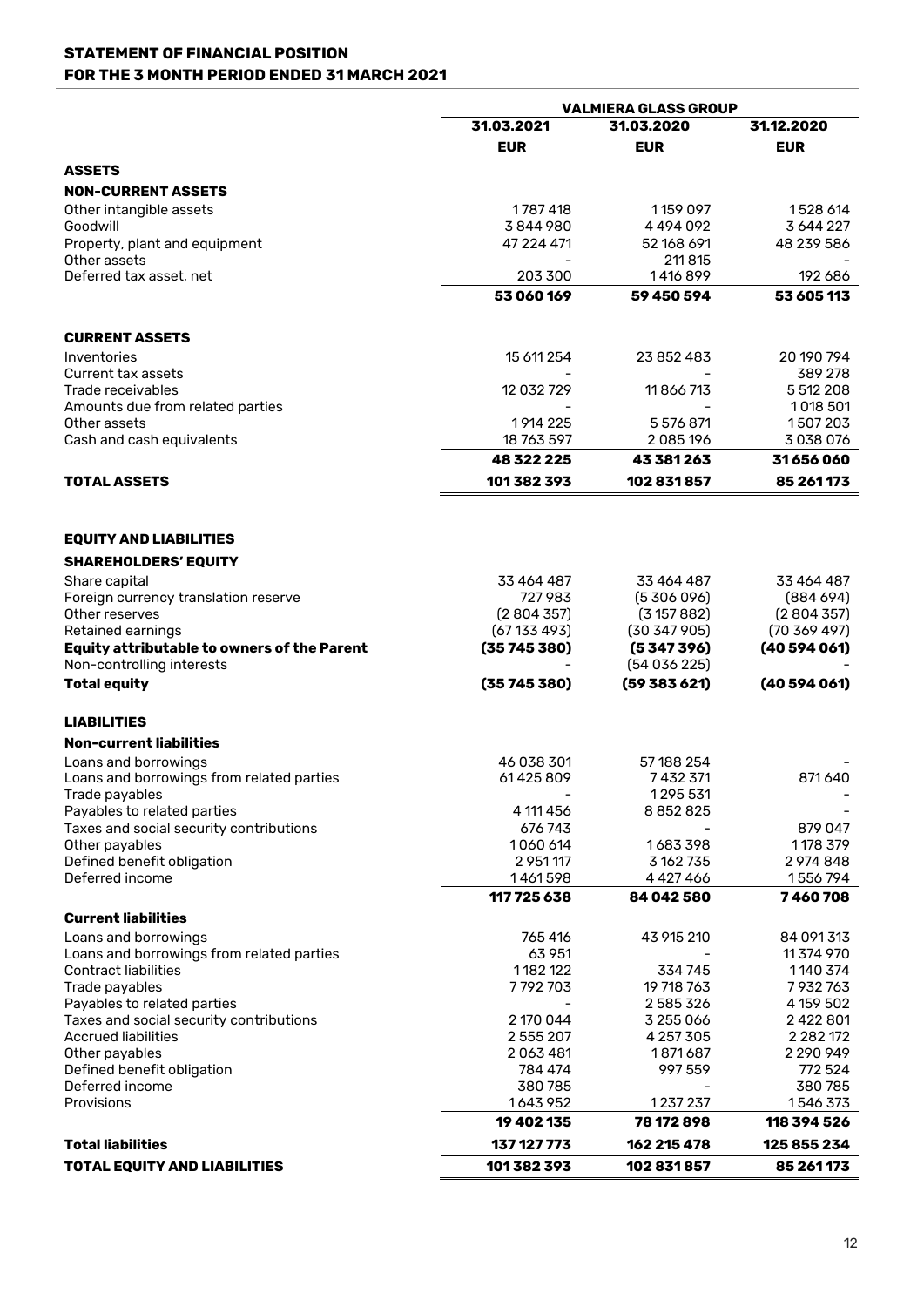# **STATEMENT OF FINANCIAL POSITION FOR THE 3 MONTH PERIOD ENDED 31 MARCH 2021**

|                                           | AS VALMIERAS STIKLA ŠKIEDRA |               |               |  |
|-------------------------------------------|-----------------------------|---------------|---------------|--|
|                                           | 31.03.2021                  | 31.03.2020    | 31.12.2020    |  |
|                                           | <b>EUR</b>                  | <b>EUR</b>    | <b>EUR</b>    |  |
| <b>ASSETS</b>                             |                             |               |               |  |
| <b>NON-CURRENT ASSETS</b>                 |                             |               |               |  |
| Other intangible assets                   | 1787417                     | 1159 097      | 1528 614      |  |
| Property, plant and equipment             | 44 969 250                  | 50 150 833    | 46 163 382    |  |
| Investments in subsidiaries               | 13 000 000                  | 13 000 000    | 13 000 000    |  |
| Loans to subsidiaries                     |                             | 585 072       |               |  |
|                                           | 59756667                    | 64895002      | 60 691 996    |  |
| <b>CURRENT ASSETS</b>                     |                             |               |               |  |
| Inventories                               | 11 124 963                  | 13 503 554    | 15 443 487    |  |
| Trade receivables                         | 9 241 9 33                  | 7254868       | 3 810 235     |  |
| Amounts due from related parties          | 523858                      | 13 064 745    | 2 351 952     |  |
| Other assets                              | 1626 410                    | 1549 497      | 1377008       |  |
| Cash and cash equivalents                 | 17 401 272                  | 616 190       | 1316810       |  |
|                                           | 39 918 436                  | 35988854      | 24 099 492    |  |
| <b>TOTAL ASSETS</b>                       | 99 675 103                  | 100 883 856   | 84 791 488    |  |
| <b>EQUITY AND LIABILITIES</b>             |                             |               |               |  |
|                                           |                             |               |               |  |
| <b>SHAREHOLDERS' EQUITY</b>               |                             |               |               |  |
| Share capital                             | 33 464 487                  | 33 464 487    | 33 464 487    |  |
| Other reserves                            | 546709                      | 546709        | 546709        |  |
| Retained earnings                         | (71208934)                  | (70682113)    | (74593693)    |  |
| <b>Total equity</b>                       | (37197738)                  | (36670917)    | (40582497)    |  |
| <b>LIABILITIES</b>                        |                             |               |               |  |
| Non-current liabilities                   |                             |               |               |  |
| Loans and borrowings                      | 46 038 301                  | 50 273 022    |               |  |
| Loans and borrowings from related parties | 64 098 398                  | 12 780 719    | 3 3 2 3 8 3 9 |  |
| Trade payables                            |                             | 1295 531      |               |  |
| Payables to related parties               | 4 111 4 5 6                 | 6 372 362     |               |  |
| Taxes and social security contributions   | 676743                      |               | 879047        |  |
| Other payables                            | 1060 614                    | 1683399       | 1178 379      |  |
| Deferred income                           | 1461598                     | 2 2 2 3 1 6 7 | 1556794       |  |
| <b>Current liabilities</b>                | 117 447 110                 | 74 628 200    | 6938059       |  |
| Loans and borrowings                      | 400 639                     | 42 668 577    | 83 998 502    |  |
| Loans and borrowings from related parties | 1769 145                    |               | 13 074 970    |  |
| <b>Contract liabilities</b>               | 1182122                     | 442 666       | 1140 372      |  |
| Trade payables                            | 7397543                     | 10 821 821    | 7723067       |  |
| Payables to related parties               | 471513                      | 859 570       | 4480308       |  |
| Taxes and social security contributions   | 2 170 044                   | 2 345 364     | 2 368 823     |  |
| <b>Accrued liabilities</b>                | 2 540 172                   | 2 696 334     | 2 276 937     |  |
| Other payables                            | 1967323                     | 1855004       | 1879 281      |  |
| Deferred income                           | 380785                      |               | 380785        |  |
| Provisions                                | 1146 444                    | 1237237       | 1112881       |  |
|                                           | 19 425 730                  | 62926573      | 118 435 926   |  |
| <b>Total liabilities</b>                  | 136872841                   | 137 554 773   | 125 373 985   |  |
| TOTAL EQUITY AND LIABILITIES              | 99 675 103                  | 100 883 856   | 84 791 488    |  |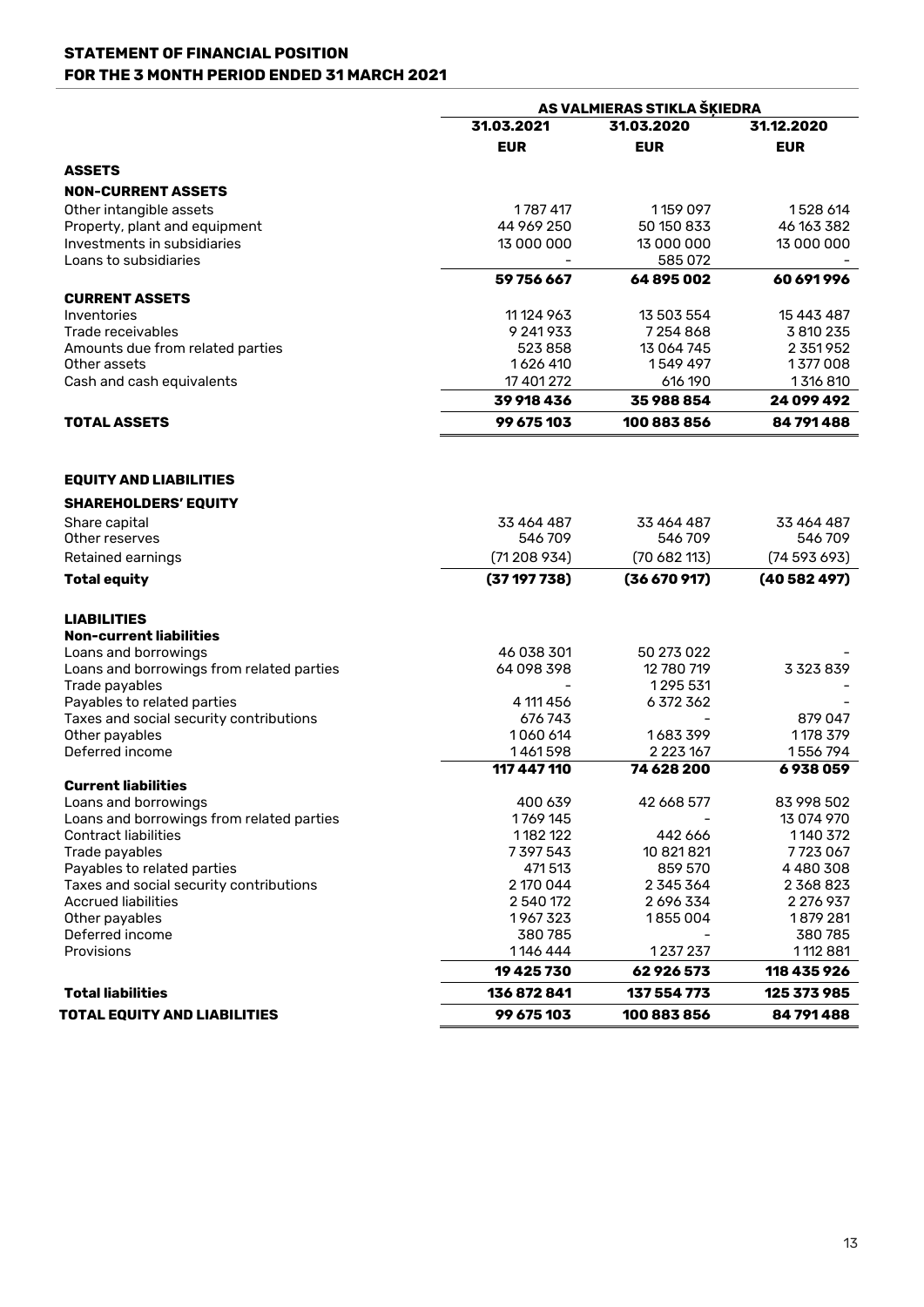#### **STATEMENT OF FINANCIAL POSITION FOR THE 3 MONTH PERIOD ENDED 31 MARCH 2021**

|                                              | <b>VALMIERA GLASS UK Ltd.</b> |               |                   |  |
|----------------------------------------------|-------------------------------|---------------|-------------------|--|
|                                              | 31.03.2021                    | 31.03.2020    |                   |  |
|                                              | <b>EUR</b>                    | <b>EUR</b>    | <b>EUR</b>        |  |
| <b>ASSETS</b>                                |                               |               |                   |  |
| <b>NON-CURRENT ASSETS</b>                    |                               |               |                   |  |
| Property, plant and equipment                | 2 255 222                     | 1958 207      | 2076205           |  |
| Loans and borrowings to related parties      |                               | 4 371 646     |                   |  |
| Deferred tax asset, net                      | 203 300                       | 324 604       | 192 685           |  |
|                                              | 2458522                       | 6654457       | 2268890           |  |
| <b>CURRENT ASSETS</b>                        |                               |               |                   |  |
| Loans and borrowings to related parties      | 4 371 646                     |               | 4 371 646         |  |
| Inventories                                  | 4486291                       | 8 3 9 3 5 1 8 | 4 977 324         |  |
| Current tax assets                           |                               |               |                   |  |
| Trade receivables                            | 2790796                       | 3426396       | 1661761           |  |
| Amounts due from related parties             | 483 698                       | 3463289       | 318 527           |  |
| Other assets                                 | 288 234                       | 456 174       | 241118            |  |
| Cash and cash equivalents                    | 1362325                       | 480 407       | 1666091           |  |
|                                              | 13782990                      | 16 219 784    | 13 236 467        |  |
| <b>TOTAL ASSETS</b>                          | 16 241 512                    | 22874241      | 15 505 357        |  |
| <b>EQUITY AND LIABILITIES</b>                |                               |               |                   |  |
| <b>SHAREHOLDERS' EQUITY</b>                  |                               |               |                   |  |
| Share capital                                | 5 358 820                     | 5 136 330     | 5079026           |  |
| Share premium                                | 3 0 3 7 5 4 3                 | 2 911 4 29    | 2878947           |  |
| Foreign currency translation reserve         | (3813)                        | (29150)       | (5091)            |  |
| Other reserves                               | 340 199                       | (1671303)     | 322 436           |  |
| Retained earnings                            | 1874 628                      | 8 6 5 3 4 4 7 | 1922830           |  |
| <b>Total equity</b>                          | 10 607 377                    | 15 000 753    | 10 198 148        |  |
| <b>LIABILITIES</b>                           |                               |               |                   |  |
| <b>Non-current liabilities</b>               |                               |               |                   |  |
| Loans and borrowings                         |                               | 103710        | 220 390           |  |
| Defined benefit obligation                   | 2 951 117                     | 3 162 734     | 2974848           |  |
|                                              | 2951117                       | 3266444       | 3 195 238         |  |
| <b>Current liabilities</b>                   |                               |               |                   |  |
| Loans and borrowings                         | 359 582                       | 1096712       | 92 811            |  |
| Trade payables                               | 395 160                       | 241695        | 209 696           |  |
| Payables to related parties                  | 538 472                       | 848083        | 509 440           |  |
| <b>Accrued liabilities</b>                   |                               | 1422995       |                   |  |
| Other payables<br>Defined benefit obligation | 107823<br>784 474             |               | 94 008<br>772 523 |  |
| Provisions                                   | 497 508                       | 997 559       | 433 493           |  |
|                                              | 2683019                       | 4 607 044     | 2 111 971         |  |
| <b>Total liabilities</b>                     | 5634136                       | 7873488       | 5307209           |  |
| <b>TOTAL EQUITY AND LIABILITIES</b>          | 16 241 513                    | 22874241      | 15 505 357        |  |
|                                              |                               |               |                   |  |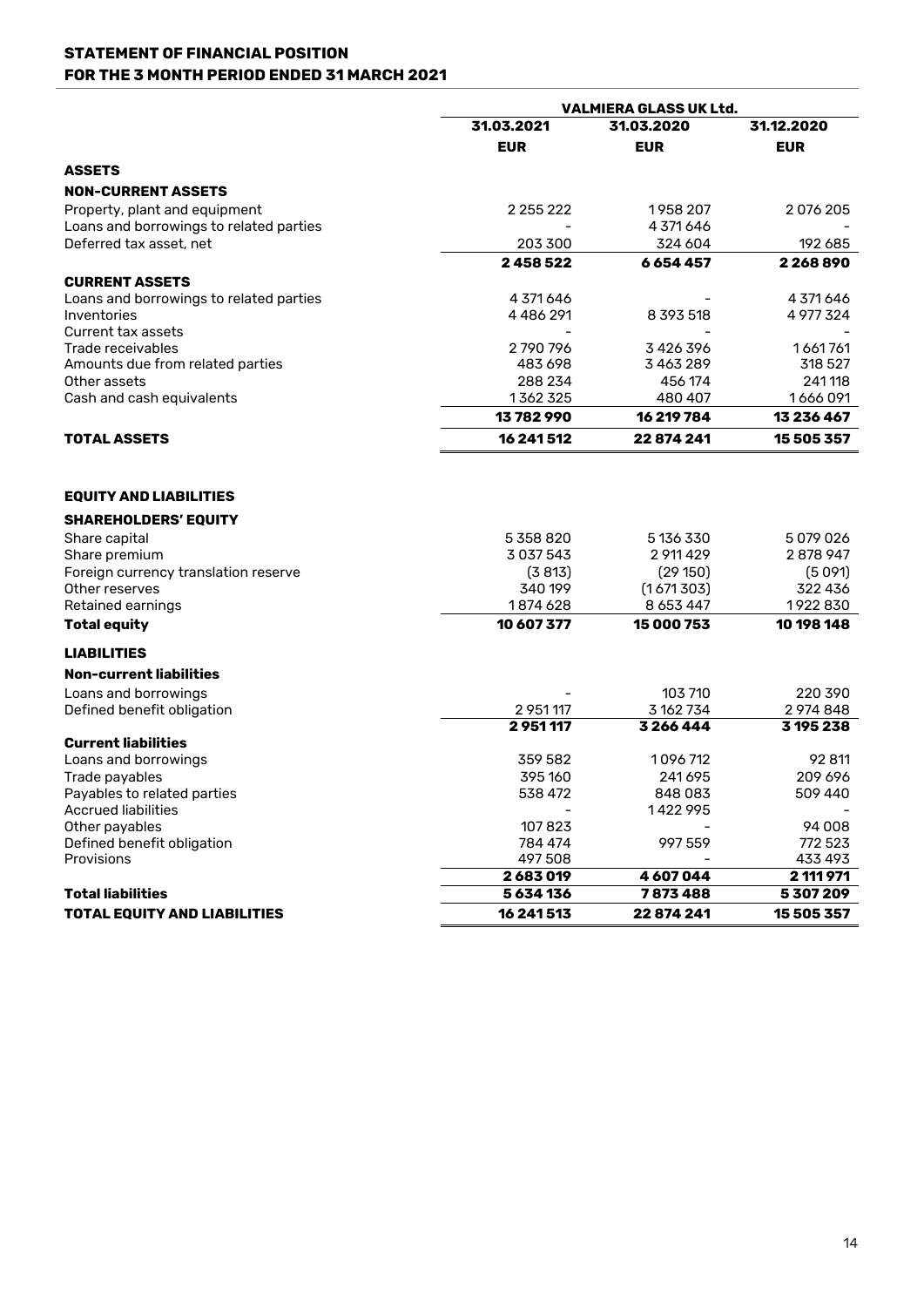#### **STATEMENT OF PROFIT AND LOSS FOR THE 3 MONTH PERIOD ENDED 31 MARCH 2021**

|                                                                                               | <b>VALMIERA GLASS GROUP</b> |            |            |  |
|-----------------------------------------------------------------------------------------------|-----------------------------|------------|------------|--|
|                                                                                               | 3M 2021                     | 3M 2020    | 2020       |  |
|                                                                                               | <b>EUR</b>                  | <b>EUR</b> | <b>EUR</b> |  |
| <b>Sales</b>                                                                                  | 28 445 296                  | 31090165   | 95 839 730 |  |
| Change in inventories                                                                         | (4727610)                   | (1013040)  | (2206400)  |  |
| Other operating income                                                                        | 195 569                     | 147896     | 901515     |  |
| Raw materials and consumables                                                                 | (9616044)                   | (12090470) | (38013821) |  |
| Personnel expenses                                                                            | (7234436)                   | (7635913)  | (27954338) |  |
| Depreciation and amortization                                                                 | (1967436)                   | (2329460)  | (8492521)  |  |
| Impairment (loss)/ reversal on loans, trade and other<br>receivables and contract assets, net | (29997)                     |            | (214)      |  |
| Other operating expenses                                                                      | (4104723)                   | (2964225)  | (14881980) |  |
| <b>Profit from operations</b>                                                                 | 960 619                     | 5204953    | 5 191 971  |  |
| Interest and similar income                                                                   | 3 612 472                   | 366180     | 257 555    |  |
| Interest and similar expenses                                                                 | (1422993)                   | (1518189)  | (7615523)  |  |
| Profit/ (loss) before tax                                                                     | 3 150 098                   | 4052944    | (2165997)  |  |
| Corporate income tax                                                                          | 85 906                      | (190183)   | (94279)    |  |
| Profit/ (loss) for the period from continuing<br>operations                                   | 3236004                     | 3862761    | (2260276)  |  |
| <b>Discontinued operations</b>                                                                |                             | (1772435)  | 9160154    |  |
| Profit / (loss) for the period                                                                | 3236004                     | (2090326)  | 6899878    |  |
| Attributable to:                                                                              |                             |            |            |  |
| Non-controlling interest                                                                      |                             | (847131)   | 47847225   |  |
| <b>Owners of the Parent</b>                                                                   | 3236004                     | 2937457    | (40947347) |  |
| <b>Earnings per share</b>                                                                     | 0.1354                      | 0.1229     | (1.7130)   |  |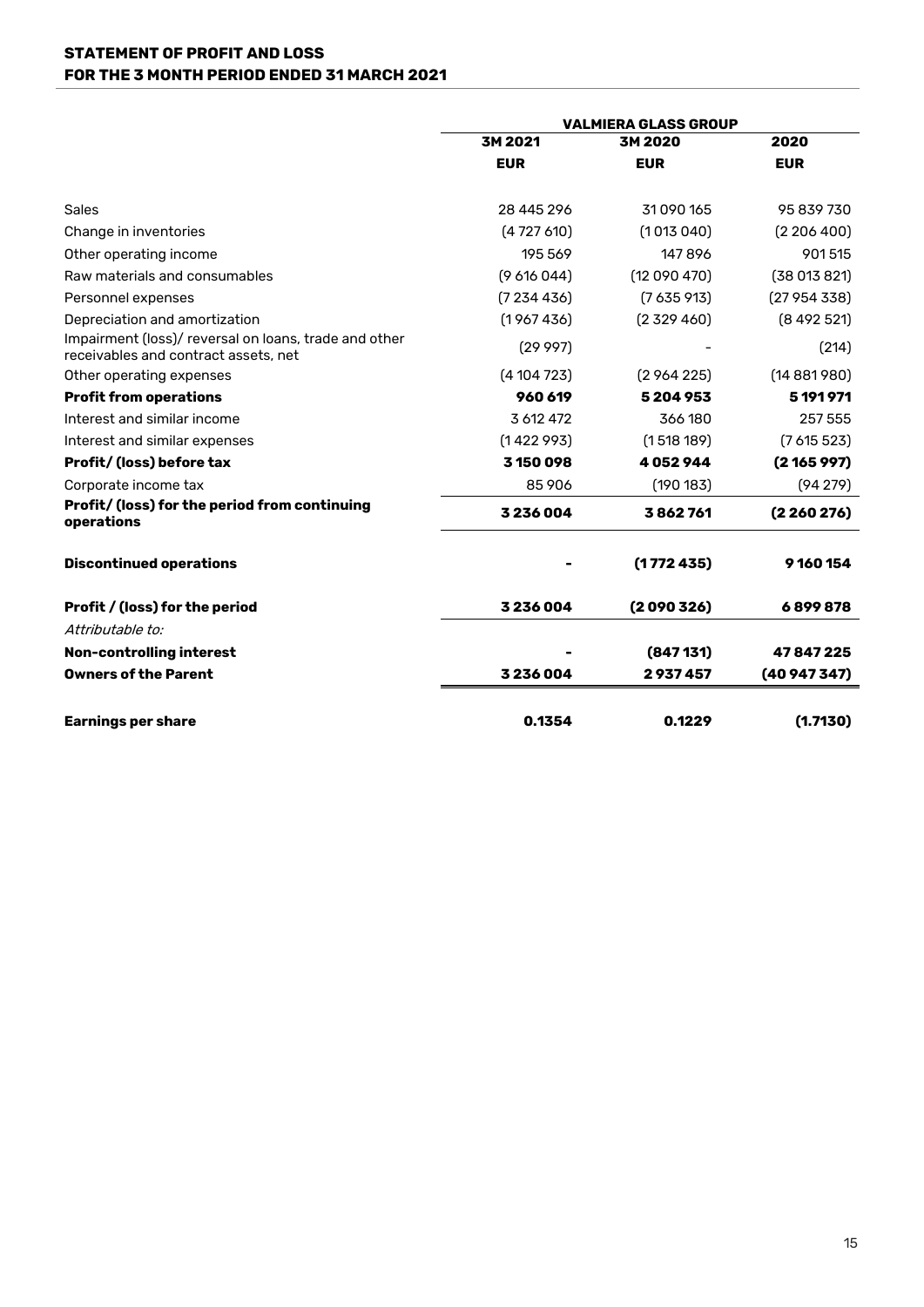#### **STATEMENT OF PROFIT AND LOSS FOR THE 3 MONTH PERIOD ENDED 31 MARCH 2021**

|                                                                                               | AS VALMIERAS STIKLA ŠĶIEDRA |             |              |  |
|-----------------------------------------------------------------------------------------------|-----------------------------|-------------|--------------|--|
|                                                                                               | 3M 2020<br>3M 2021          |             | 2020         |  |
|                                                                                               | <b>EUR</b>                  | <b>EUR</b>  | <b>EUR</b>   |  |
|                                                                                               |                             |             |              |  |
| Sales                                                                                         | 24828567                    | 26 392 206  | 83 206 544   |  |
| Change in inventories                                                                         | (4349105)                   | (1013255)   | (1038213)    |  |
| Other operating income                                                                        | 255 569                     | 231542      | 1127 275     |  |
| Raw materials and consumables                                                                 | (8215663)                   | (10070445)  | (32 965 124) |  |
| Personnel expenses                                                                            | (6300212)                   | (6 396 290) | (23906756)   |  |
| Depreciation and amortization                                                                 | (1898896)                   | (2 263 220) | (8122552)    |  |
| Impairment (loss)/ reversal on loans, trade and other<br>receivables and contract assets, net | (29997)                     |             | (958226)     |  |
| Other operating expenses                                                                      | (3438525)                   | (3157376)   | (13056208)   |  |
| <b>Profit from operations</b>                                                                 | 851738                      | 3723162     | 4286740      |  |
| Interest and similar income                                                                   | 3 612 472                   | 696815      | 11785        |  |
| Interest and similar expenses                                                                 | (1076427)                   | (2275102)   | (7687750)    |  |
| Profit/ (Loss) before tax                                                                     | 3387783                     | 2 144 875   | (3 389 225)  |  |
| Corporate income tax                                                                          | (3023)                      | (4135)      | (85928)      |  |
| Profit/ (Loss) for the period                                                                 | 3384760                     | 2140740     | (3475153)    |  |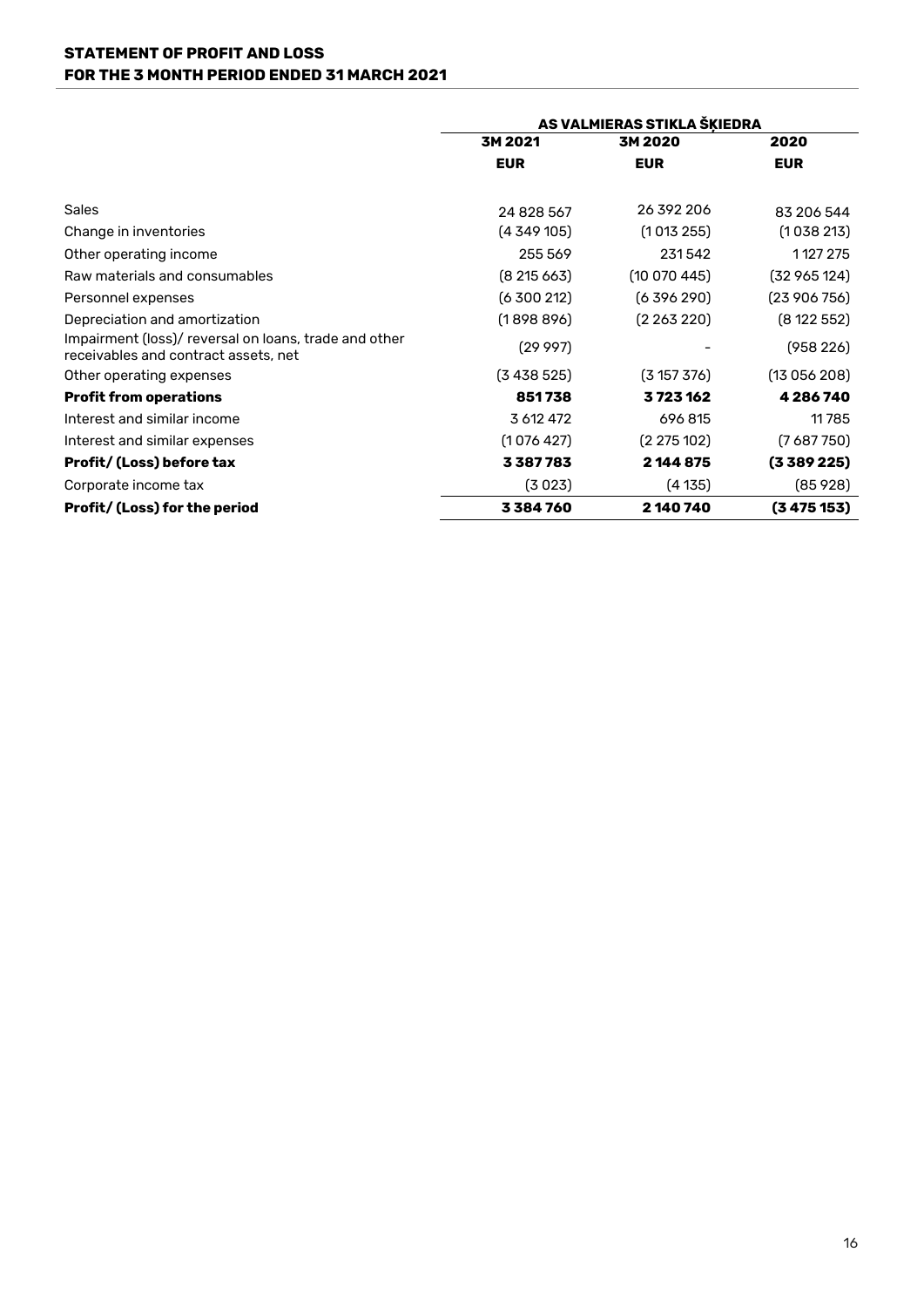#### **STATEMENT OF PROFIT AND LOSS FOR THE 3 MONTH PERIOD ENDED 31 MARCH 2021**

|                                | <b>VALMIERA GLASS UK Ltd.</b> |             |            |  |
|--------------------------------|-------------------------------|-------------|------------|--|
|                                | 3M 2021                       | 3M 2020     | 2020       |  |
|                                | <b>EUR</b>                    | <b>EUR</b>  | <b>EUR</b> |  |
| <b>Sales</b>                   | 4804067                       | 6067624     | 16 310 550 |  |
| Change in inventories          | (378505)                      | (18755)     | (1168185)  |  |
| Other operating income         | ۰                             | 8 2 3 9     | 381366     |  |
| Raw materials and consumables  | (2587719)                     | (3,367,050) | (8812624)  |  |
| Personnel expenses             | (934 225)                     | (1239624)   | (4047582)  |  |
| Depreciation and amortization  | (68541)                       | (66240)     | (369 538)  |  |
| Other operating expenses       | (726 196)                     | (651453)    | (2062761)  |  |
| <b>Profit from operations</b>  | 108881                        | 732741      | 231226     |  |
| Interest and similar income    | 32856                         | 443 910     | 386 010    |  |
| Interest and similar expenses  | (379 422)                     | (35 559)    | (118 299)  |  |
| Profit / (loss) before tax     | (237685)                      | 1141092     | 498937     |  |
| Corporate income tax           | 88929                         | (186048)    | $(8\,351)$ |  |
| Profit / (loss) for the period | (148755)                      | 955044      | 490586     |  |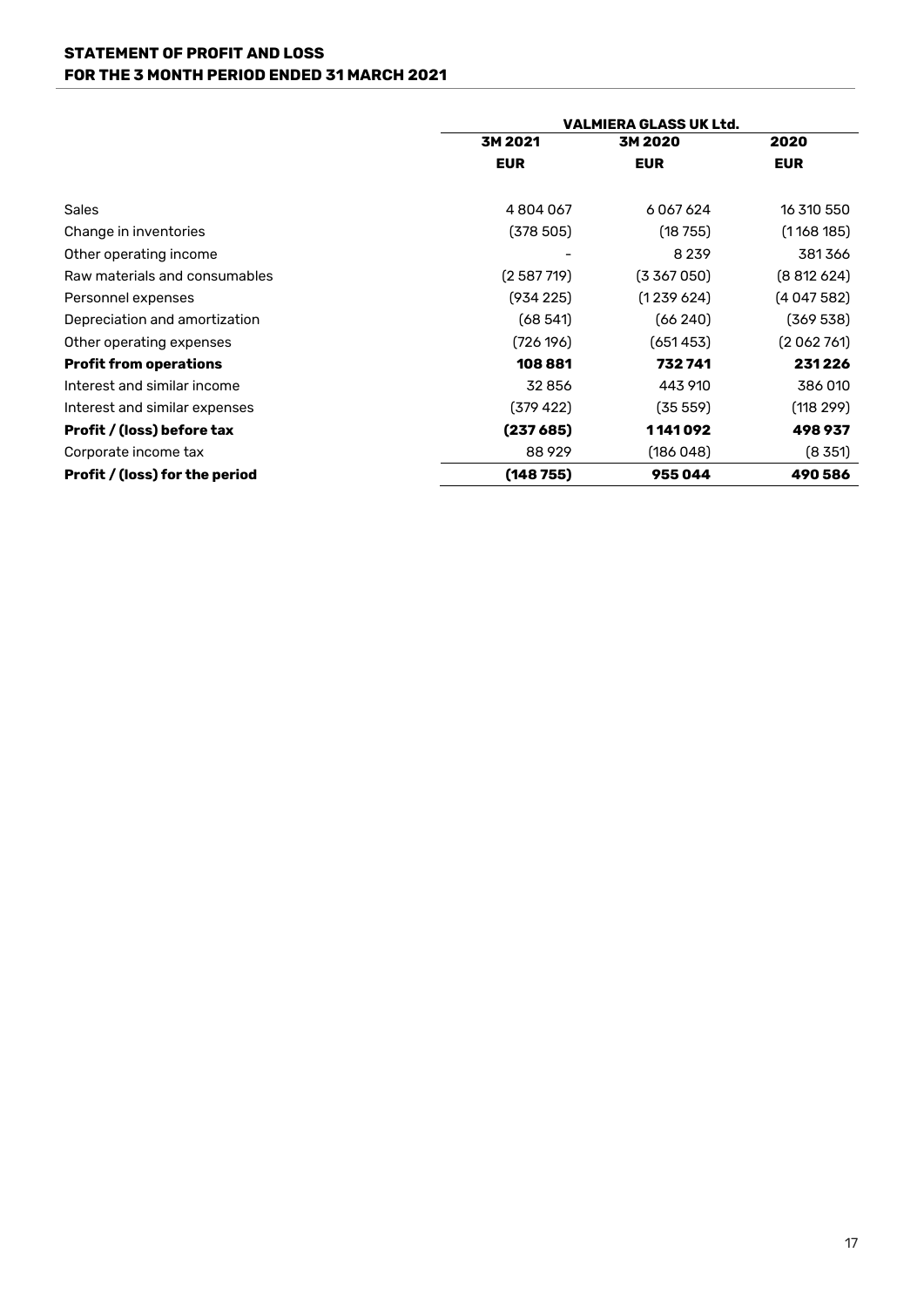#### **VALMIERA GLASS GROUP**

|                                                                 | <b>Share</b><br>capital | <b>Revaluation</b><br>reserve | <b>Other</b><br>reserve | <b>Retained</b><br>earnings | <b>Total</b> | Non-<br>controlling<br>interest | <b>Total equity</b> |
|-----------------------------------------------------------------|-------------------------|-------------------------------|-------------------------|-----------------------------|--------------|---------------------------------|---------------------|
|                                                                 | <b>EUR</b>              | <b>EUR</b>                    | <b>EUR</b>              | <b>EUR</b>                  | <b>EUR</b>   | <b>EUR</b>                      | <b>EUR</b>          |
| 31.12.2019                                                      | 33 464 487              | (3856861)                     | (3130175)               | (29422150)                  | (2944699)    | (48874171)                      | (51818870)          |
| Current period<br>(loss)                                        |                         |                               |                         | (40947347)                  | (40947347)   | 47 847 225                      | 6899878             |
| Other<br>comprehensive<br>income:<br>Remeasurement              |                         |                               |                         |                             |              |                                 |                     |
| of defined<br>benefit<br>obligation<br>Deferred tax             |                         |                               | 485 557                 |                             | 485 557      |                                 | 485557              |
| relating to<br>defined benefit<br>obligation                    |                         |                               | (159739)                |                             | (159739)     |                                 | (159739)            |
| Exchange<br>differences on<br>translating foreign<br>operations |                         | 2 972 167                     |                         |                             | 2972167      | 1206946                         | 3999113             |
| 31.12.2020                                                      | 33 464 487              | (884694)                      | (2804357)               | (70369497)                  | (40594061)   |                                 | (40594061)          |
| Current period<br>profit                                        |                         |                               |                         | 3 236 004                   | 3236004      |                                 | 3236004             |
| Exchange<br>differences on<br>translating foreign<br>operations |                         | 1612677                       |                         |                             | 1612677      |                                 | 1612677             |
| 31.03.2021                                                      | 33464487                | 727983                        | (2804357)               | (67133493)                  | (35745380)   |                                 | (35745380)          |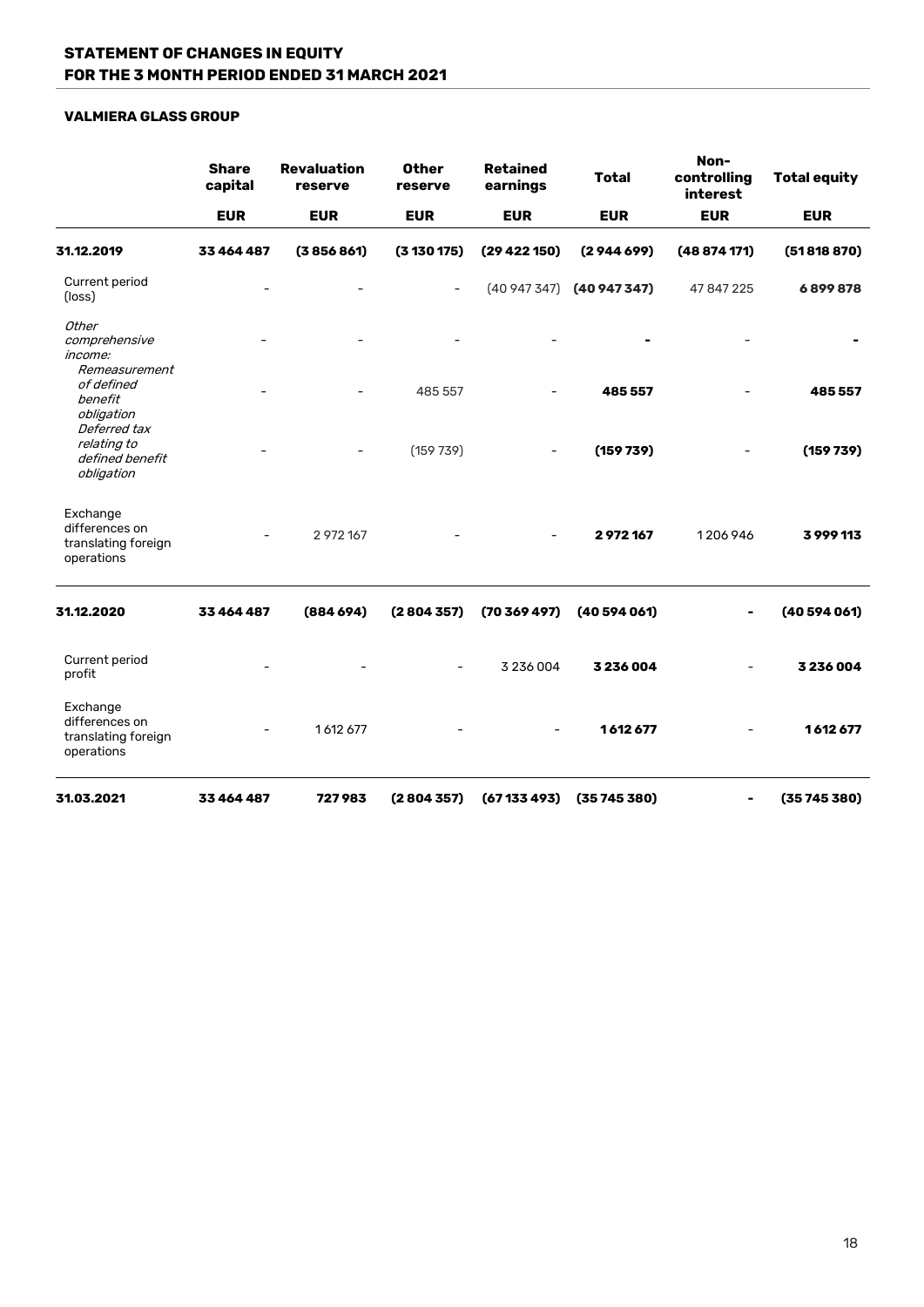# **STATEMENT OF CASH FLOWS OF THE GROUP FOR THE 3 MONTH PERIOD ENDED 31 MARCH 2021**

|                                                                       | <b>VALMIERA GLASS GROUP</b> |               |            |
|-----------------------------------------------------------------------|-----------------------------|---------------|------------|
|                                                                       | 3M 2021                     | 3M 2020       | 2020       |
|                                                                       | <b>EUR</b>                  | <b>EUR</b>    | <b>EUR</b> |
| <b>Cash flows from operating activities</b>                           |                             |               |            |
| Profit/ (loss) before tax<br>Adjustments:                             | 3 151 894                   | 2 2 8 0 5 1 0 | (2165997)  |
| Depreciation and amortization                                         | 1967436                     | 2 339 490     | 8 492 521  |
| Change in impairment allowances                                       | 71664                       |               | 2 256 171  |
| Loss from disposal of property, plant and equipment, net              | 106 236                     |               | (7306)     |
| Cash paid to pension scheme not recognized in profit or loss          | (212763)                    | (82479)       | (438 350)  |
| Government grants                                                     | (95196)                     | (95452)       | (380785)   |
| Interest expense, net                                                 | 492 011                     | 592 178       | 4582335    |
| <b>Changes in working capital:</b>                                    |                             |               |            |
| Change in inventory                                                   | 4398094                     | 3765498       | 1122 220   |
| Change in receivables                                                 | (4085511)                   | (6107909)     | (1530459)  |
| Change in payables                                                    | (1255706)                   | (2801443)     | (4882463)  |
| Change in provisions and employee benefits                            | 131799                      |               | (553632)   |
| Interest paid                                                         | (1014260)                   | (1100502)     | (4238936)  |
| Income tax paid                                                       | (1170)                      | (185644)      | (26658)    |
| Change in provisions for restructuring fees                           | (3046299)                   | 508 324       | 2596644    |
|                                                                       | 608 229                     | (887429)      | 4825305    |
| <b>Cash flows from investing activities</b>                           |                             |               |            |
| Purchase of fixed and intangible assets                               | (1125647)                   |               | (2339971)  |
| Income from sale of property, plant and equipment                     |                             |               | 7306       |
|                                                                       | (1125647)                   |               | (2332665)  |
| <b>Cash flows from financing activities</b>                           |                             |               |            |
| Loans and borrowings received/ (repaid), net                          | 16 344 991                  | 408 516       | (396454)   |
| Payments of lease liabilities                                         | (128775)                    |               | (588859)   |
|                                                                       | 16 216 216                  | 408 516       | (985313)   |
| Foreign exchange differences                                          | 81898                       |               | (35617)    |
| Net cash flows (to) / from discontinued operations                    | (55175)                     |               | (1108174)  |
| Net change in cash and cash equivalents                               | 15 725 521                  | (478913)      | 363536     |
| Cash and cash equivalents at the beginning of the reporting<br>period | 3038076                     | 2564109       | 2674540    |
| Cash and cash equivalents at the end of the reporting<br>period       | 18763597                    | 2085196       | 3038076    |